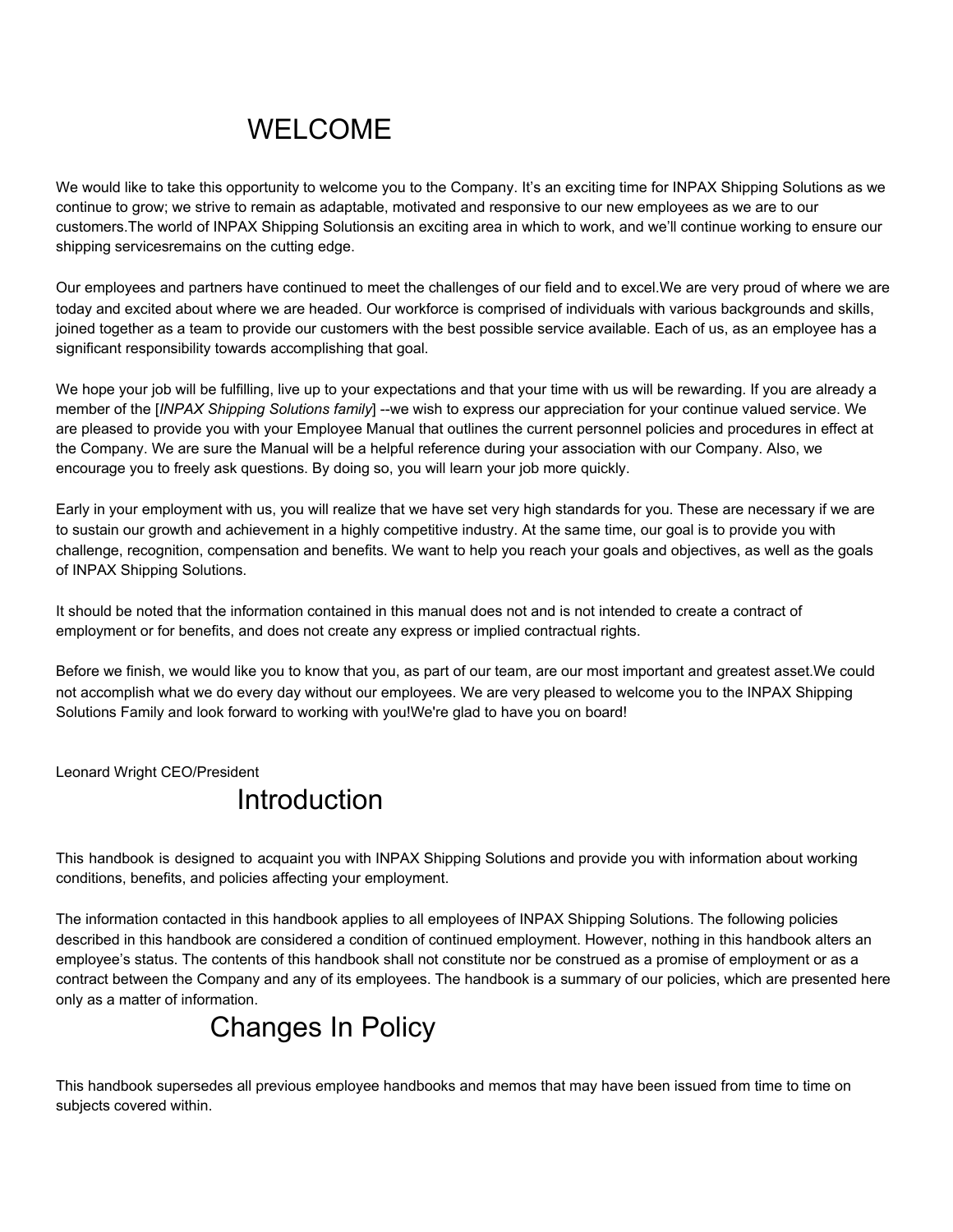However, since our business and our organization are subject to change, we reserve the right to interpret, change, suspend, cancel, or dispute with or without notice all or any part of our policies, procedures, and benefits at any time. We will notify all employees of these changes. Changes will be effective on the dates determined by the Company, and after those dates al superseded policies will be null.

# About our Company

INPAX Shipping Solutions is one of America's fastest-growing and successful consumers shipping service provider. Headquartered in Atlanta, INPAX Shipping Solutions has a strong footprint in the region with secondary terminal branch offices as well as dedicated service routes in Alabama, Georgia, Tennessee, North Carolina, South Carolina, Florida and other states across the country. The broad scope of services offered gives us the capability to be the single source of all shipping needs. Operating 24 hours, 7 days a week, 365 days a year, we provide services ranging from 1-hour courier to tractor-trailer loads to logistics.

Entrepreneur Leonard Wright founded the Company. He has grown the company into the multi-million dollar establishment it is today. To this day, if the job needs to get finished and there's no one to handle it, Leonard will complete the delivery himself.

Since the beginning, we have been committed to doing the right thing – and as we continue to advance as a company with diverse services, it has become more important for us to clearly define the core values from which we develop our culture, our brand, and our business strategies. Our core values put the focus on people and are at the heart of who we are as a company because, above all else, we focus on people first:

- Act with Honesty & Integrity
- Treat others with Dignity & Respect
- Continuously Improve and Innovate
- Attract, Develop & Engage Talent
- Promote from within [*our people are our greatest asset*]
- Always deliver an Exceptional Customer Experience

Our promise is *Why INPAX Shipping Solutions*? Because *You Deserve Better*! That's the promise we make to our customers and to our team members.

INPAX Shipping Solutions also has a company culture worth imitating if you work in the competitive shipping services field. INPAX Shipping Solutions offers services for all your shipping needs. If creativity is one of the most important traits you look for when hiring employees, the company culture of INPAX Shipping Solutions may be worth reviewing.

INPAX Shipping Solutions executives strive to foster creative services by encouraging employees to take risks and giving staff members the opportunity to engage in spontaneous discussions.

INPAX Shipping Solutions mission is to be the most trusted, customer oriented, just in time service provider in the shipping industry.

We believe our customers deserve better, more courteous customer service. A better experience each time we make a delivery.

We believe our team members deserve better as well. A better, more rewarding work environment. Better benefits. Better opportunities to grow professionally and advance in their careers.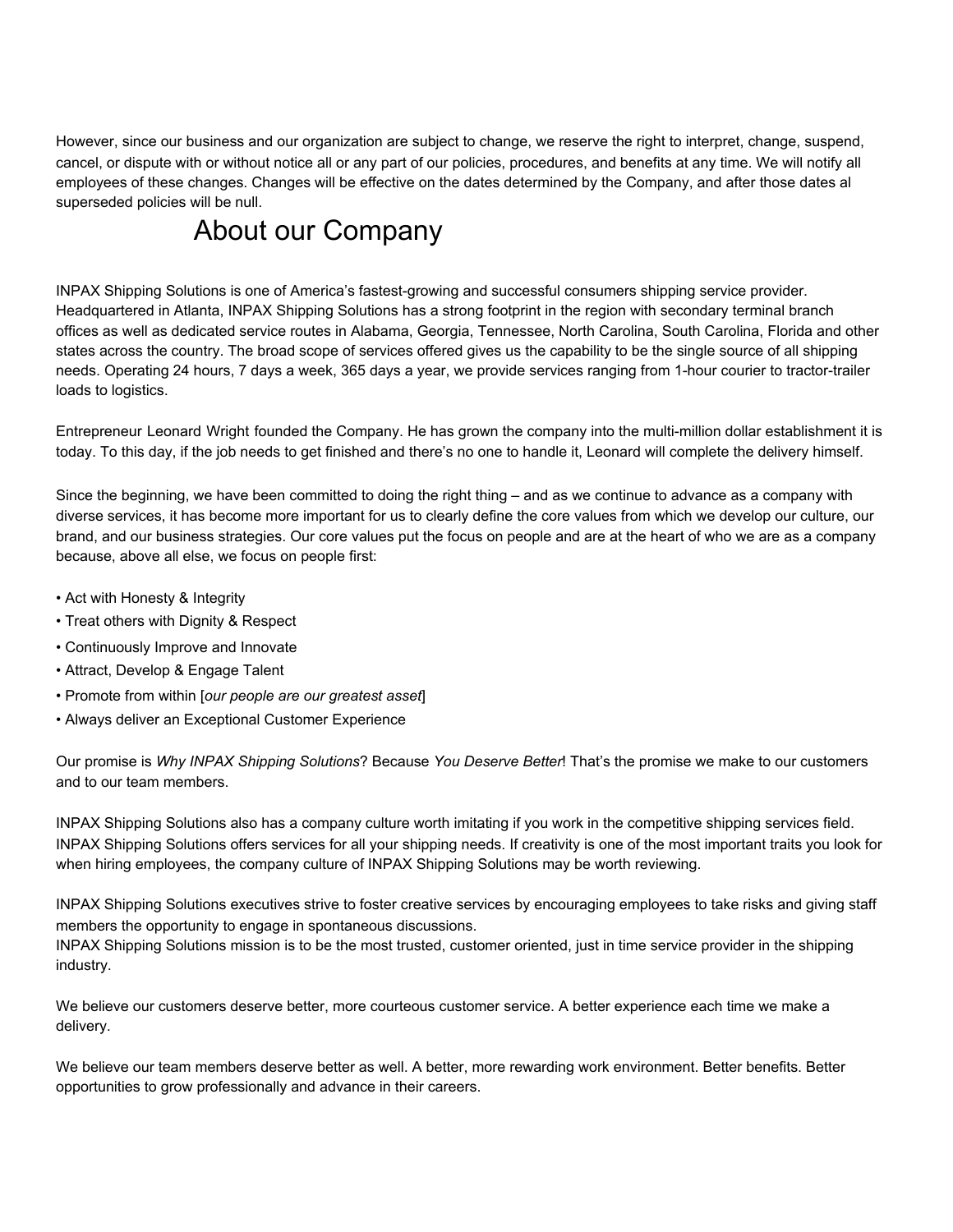INPAX Shipping Solutions is a positive, fulfilling place to work, with teams that support one another and accomplish goals together. INPAX Shipping Solutions team members have a passion for the business and are dedicated to delivering outstanding service. Our customers notice the difference.

## Mission Statement

INPAX Shipping Solutions is dedicated to providing and delivering quality service in a manner that contributes to the customer's satisfaction and success.

We will conduct business activity with the highest moral and ethical principles and all will be treated with dignity and fairness.

We will develop and maintain the highest standards of professional competence, integrity and service.

With our Service to customers, we provide the environment, the opportunities and the leadership for them to grow, share and enjoy the success and security of our company.

Our organization will encourage decisions to be made quickly by those who are responsible for and benefit from the results of their own actions.

We will provide to the Community a model for good corporate citizenship. We will contribute to the economy by providing employment opportunities: operating clean safe, sanitary and attractive facilities: and encouraging our employees to actively participate in civic community and humanitarian affairs.

INPAX Shipping Solutions believes sound growth is essential to our success. Therefore, we will be both aggressive and prudent, resulting in a return of equity that will provide sufficient earnings to support that growth.

## Our Commitment to our Employees

While INPAX Shipping Solutions is responsive to the changing needs of the community and our customers, there is one thing that never changes, which is our commitment to our employees.

Since attracting and retaining talented employees is so critical to our success, we are dedicated to providing employees with an opportunity to have fulfilling careers.

INPAX Shipping Solutions understands this will require an investment of time as well as mental and emotional energy; nonetheless, our commitment is to provide employees with secure jobs, fair compensation and the flexibility to respond to the needs of a diverse employee population. Our ultimate goal is to make INPAX Shipping Solutions a great place to work for "*all*" employees.

Fully engaging our people will always be a strategic priority for us. This means providing employees with the support and direction they need to get things done. Together, we have always shown both commitment and a willingness to persist in a course-of-action for success. We have also been able to deliver on our promises to our customers, to the communities in which we do business and, of course, to each other.

## Commencement of EmploymentPolicy

An employment commencement date is the first day on which you report for work and are entered into our payroll records.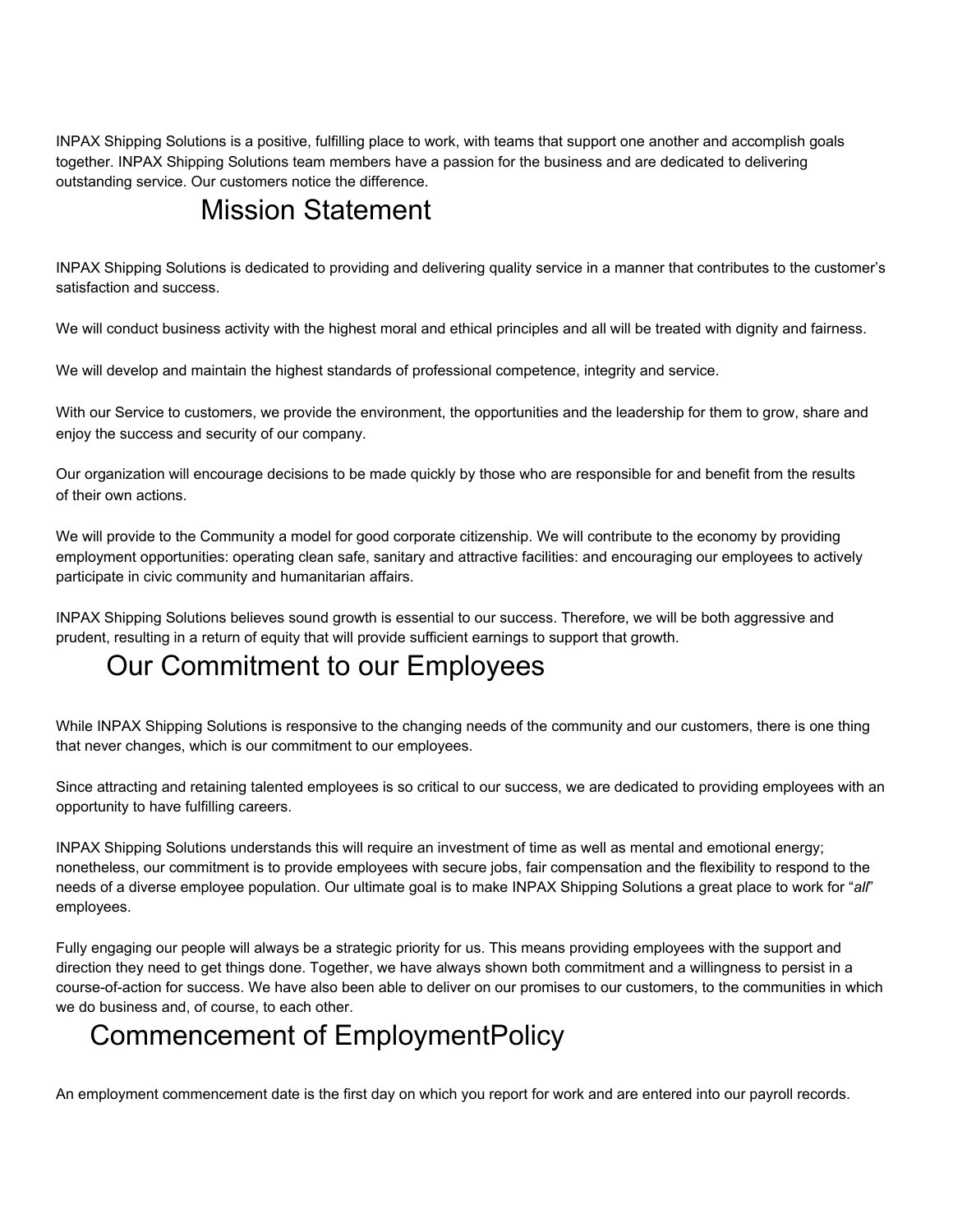Each completed year following your employment commencement date will be your anniversary date. If you begin at INPAX Shipping Solutions on a temporary basis and accept either part-time or full-time employment, your anniversary date and year will be the date upon which you first commenced employment.

# Definitions of Employees Status

**"EMPLOYEES" DEFINED** An "employee" of INPAX Shipping Solutions is a person who regularly works for INPAX Shipping Solutions on a wage or salary basis. "Employees" may include exempt, non-exempt, regular full-time, regular part-time, and temporary persons, and others employed with the Company who are subject to the control and direction of INPAX Shipping Solutions in the performance of their duties.

**EXEMPT** Employees whose positions meet specific criteria established by the Fair Labor Standards Act (FLSA) and who are exempt from overtime pay requirements.

**NON-EXEMPT** Employees whose positions do not meet FLSA criteria and who are paid one and one-half their regular rate of pay for hours worked in excess of 40 hours per week.

**REGULAR FULL-TIME** Employee's who have completed the 90-day introductory period and who are scheduled to work 40 or more hours per week. Generally, they are eligible for the Company's benefit package, subject to the terms, conditions, and limitations of each benefit program.

**REGULAR PART-TIME** Regular part-time employees are those who have completed the 90-day introductory period and who are regularly scheduled to work less than 39 hours per week. Regular part-time employees are not eligible for benefits.

**TEMPORARY (FULL-TIME or PART-TIME)** Those whose performance is being evaluated to determine whether further employment in a specific position or with the Company is appropriate or individuals who are hired as interim replacements to assist in the completion of a specific project or for vacation relief. Employment beyond and initially stated period does not in any way imply a change in employment states. Temporary employees retain that status until they are notified of a change. They are not eligible for any of the Company's benefit programs.

## Non-Discrimination

In order to provide equal employment and advancement opportunities to all individuals, employment decisions at INPAX Shipping Solutions will be based on merit, qualifications, and abilities. INPAX Shipping Solutions does not discriminate in employment opportunities or practices because of race, color, religion, sex, national origin, age, veteran status, disability or any other characteristic covered by applicable law.

INPAX will make reasonable accommodations for qualified individuals with known disabilities unless doing so would result in an undue hardship. This policy governs all aspects of employment, including selection, job assignment, compensations, discipline, termination, and access to benefits and training.

Employees with questions or concerns about discrimination in the workplace are encouraged to bring these issues to the attention of their supervisor. Employees can raise concerns and make reports without fear of reprisal. Anyone found to be engaging in unlawful discrimination might be subject to disciplinary action, including termination of employment.

# Open Door Policy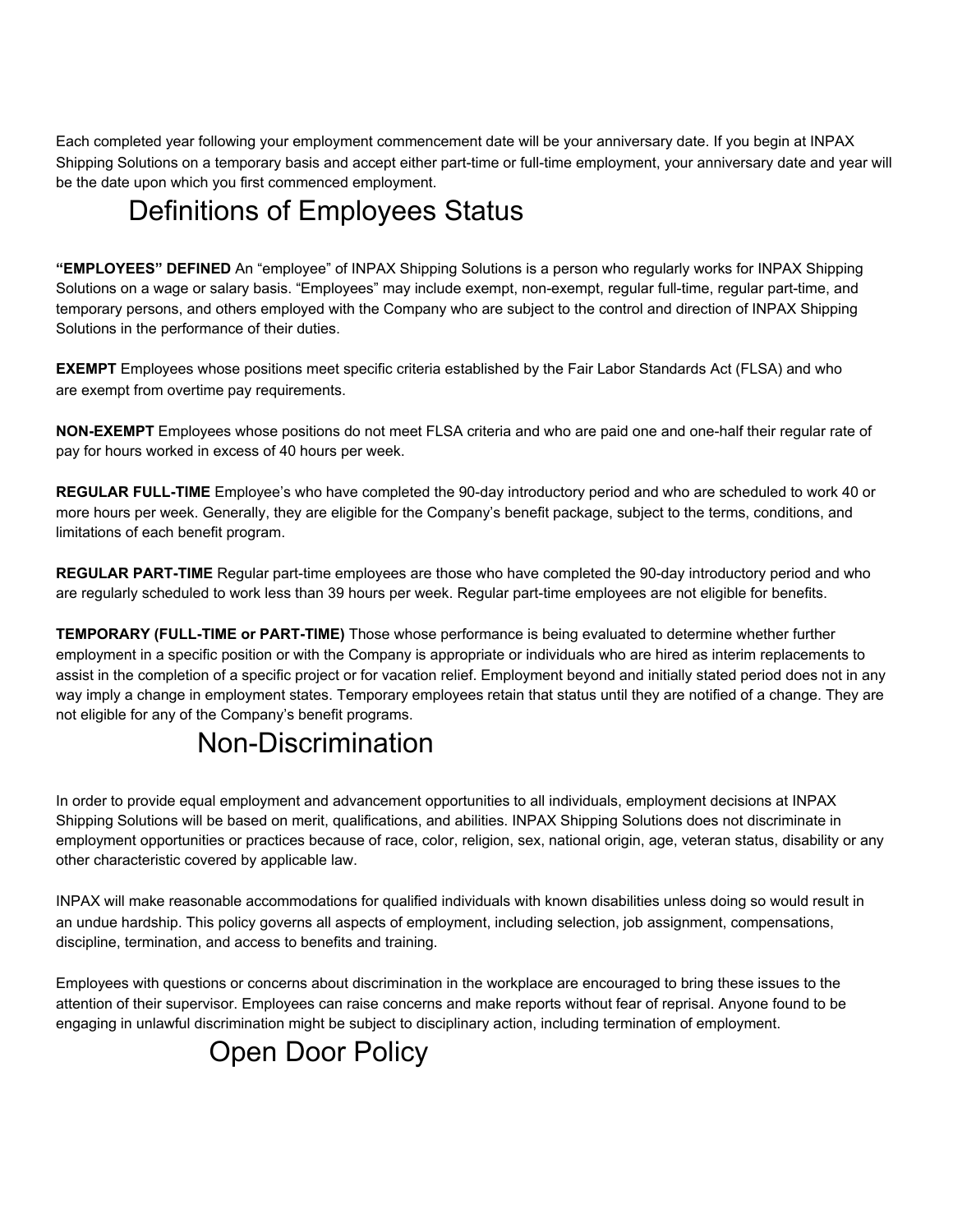INPAX Shipping Solutions is strongly committed to maintain an open door policy. You are encouraged to share your concerns, seek information, provide input and resolve problems and issue with your immediate supervisor. Supervisors are expected to listen to concerns, to encourage input and seek resolutions. Our experience has been that most issues can be resolved at this level. If the issue cannot be resolved or if you are uncomfortable discussing the matter with your supervisor, you are encouraged to reach out to the Human Resource Director. We will make our best effort to address your concerns once we are made aware. There will be no retaliation or disciplinary action for voicing your concerns under this policy. Every concern and issue will be confidential.

# Introductory Period for New Employees

A new employee whose performance is being evaluated to determine whether further employment in a specific position or with INPAX Shipping Solutions is appropriate. When an employee completes the 90-day introductory period, the employee will be notified of his/her new status with INPAX Shipping Solutions.

# New Employee Orientation

Orientation is a formal welcoming process that is designed to make the new employee feel comfortable, informed about the company, and prepared for their position. New employee orientation is conducted by a Human Resources representative or a location branch representative and includes an overview of the company history, and explanation of the company core values, vision, and mission; and company goals and objectives. In addition, the new employee will be given an overview of benefits, tax, and legal issues, and complete any necessary paperwork.

Employees are presented with all codes, keys, and procedures needed to navigate within the workplace. The new employee's supervisor then introduces the new hire to staff throughout the company, reviews their job description and scope of position, explains the company's evaluation procedures, and helps the new employee get started on specific functions.

# Non-Disclosure/Confidentiality

The protection of confidential business information and trade secrets is vital to the interest and success of INPAX Shipping Solutions. Such confidential information includes, but is not limited to the following examples:

- Compensation data
- Financial information
- Marketing strategies
- Pending projects and proposals
- Proprietary production processes
- Personnel/Payroll records
- Conversations between any persons associated with the company

### **Proprietary Information**

INPAX Shipping Solutions has invested and will continue to invest considerable effort and expense in the development of technology and other Proprietary Information. INPAX Shipping Solutionshas taken steps and will continue to take all reasonable steps necessary to protect the secrecy of Proprietary Information of INPAX Shipping Solutions. Employee acknowledges and agrees that Employee's position with INPAX Shipping Solutions will afford Employee an opportunity to access Proprietary Information of INPAX Shipping Solutions. The misappropriation, unauthorized use, or disclosure of Proprietary Information would cause irreparable harm to INPAX Shipping Solutions. Employee agrees to hold Proprietary Information in confidence for the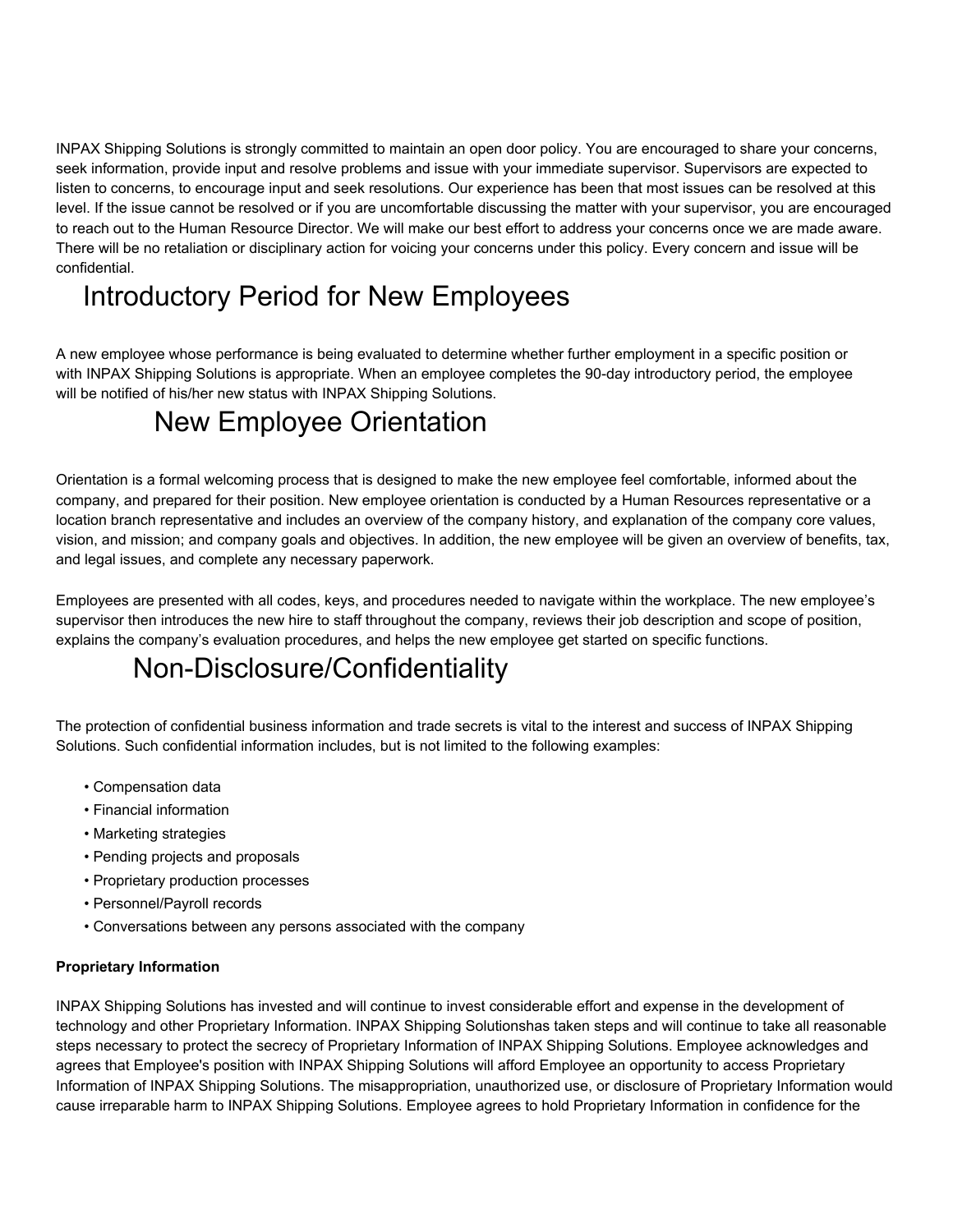benefit of INPAX Shipping Solutions. Employee shall not directly or indirectly use or disclose, except as authorized in writing by, INPAX Shipping Solutions any Proprietary Information (whether or not developed or compiled by Employee) for any purpose not directly related to INPAX Shipping SolutionsBusiness, and then only for the benefit of INPAX Shipping Solutions. Employee's obligations as set forth in this Section 3 shall remain in effect with respect to Trade Secrets for so long as INPAX Shipping Solutions is entitled to protection of rights in such Trade Secrets under applicable law, and with respect to Confidential Information for the duration of employment and for a period office (5) years after termination of employment.

#### **Assignment of Works**

Employee acknowledges and agrees that all Work Product, and all physical embodiments thereof produced by the Employee during the period of Employee's employment by INPAX Shipping Solutions shall be considered "work for hire" as such term is defined in 17 U.S.C. Section 101, the ownership and copy right of which shall be vested solely in INPAX Shipping Solutions.

If any of the Work Product may not, by operation of law, be considered work made for hire by Employee for INPAX Shipping Solutions, or if ownership of all right, title, and interest of the intellectual property rights there in shall not otherwise vest exclusively in INPAX Shipping Solutions, Employee hereby assigns to INPAX Shipping Solutions, and upon the future creation thereof automatically assigns to INPAX Shipping Solutions, without further consideration, the exclusive ownership of all Work Product. Employee agrees (a) to disclose immediately to INPAX Shipping Solutions all Proprietary Information developed in whole or part by Employee during the term of Employee's employment by INPAX Shipping Solutions; (b) to comply with all record-keeping requirements of INPAX Shipping Solutions; and (c) at the request and expense of INPAX Shipping Solutions, to do all things and sign all documents or instruments reasonably necessary in the opinion of INPAX Shipping Solutions to eliminate any ambiguity as to the rights of INPAX Shipping Solutions in such Proprietary Information including, without limitation, providing to INPAX Shipping Solutions Employee's full cooperation in any litigation or other proceeding to establish, protect, or obtain such rights. In the event that INPAX Shipping Solutions is unable for any reason what so ever to secure the Employee's signature to any document reasonably necessary or appropriate for any of the foregoing purposes (including without limitation, renewals, extensions, continuations, divisions, or continuations in part), Employee hereby irrevocably designates and appoints INPAX Shipping Solutions and its duly authorized officers and agents as Employee's agent and attorney-in-fact to act for and on behalf of Employee for the limited purpose of executing and filing any such document and doing all other lawfully permitted acts to accomplish the foregoing purposes with the same legal force and effect as if executed by Employee. This appointment is coupled with an interest and shall survive the death or disability of Employee. Upon request by INPAX Shipping Solutions and in any event upon termination of Employee's employment, Employee shall promptly deliver to INPAX Shipping Solutions all property belonging to INPAX Shipping Solutions including, without limitation, all Work Product and Proprietary Information (and all embodiments thereof) then in Employee's custody, control, or possession, as a condition precedent to any remuneration payment due to Employee.

### **Covenants**

Employee covenants that Employee shall, during the term of employment, and for a period of two (2) years following termination of Employee's employment, observe the following separate and independent covenants: (a) Employee will not perform services comparable to the services Employee performed for INPAX Shipping Solutions, as an employee or independent contractor for any Competing Enterprise within the Area; (b) Employee will not, without the prior written consent of INPAX Shipping Solutions, either directly or indirectly, on Employee's own behalf or in the service or on behalf of others, solicit, divert, or appropriate, or attempt to solicit, divert, or appropriate any business from any of INPAX Shipping Solutions' customers with whom Employee had Material Contact during Employee's employment with INPAX Shipping Solutions, for the purpose of providing products or services of a Competing Enterprise; and (c) neither Employee nor any Affiliate will, without INPAX Shipping Solutions prior written consent, either directly or indirectly, on Employee's own behalf or in the service or on behalf of others, solicit, divert, or hire, or attempt to solicit, divert, or hire any person employed by INPAX Shipping Solutions, whether or not such employee is a full-time or a temporary employee of INPAX Shipping Solutions and whether or not such employment is pursuant to written agreement and whether or not such employment is at will.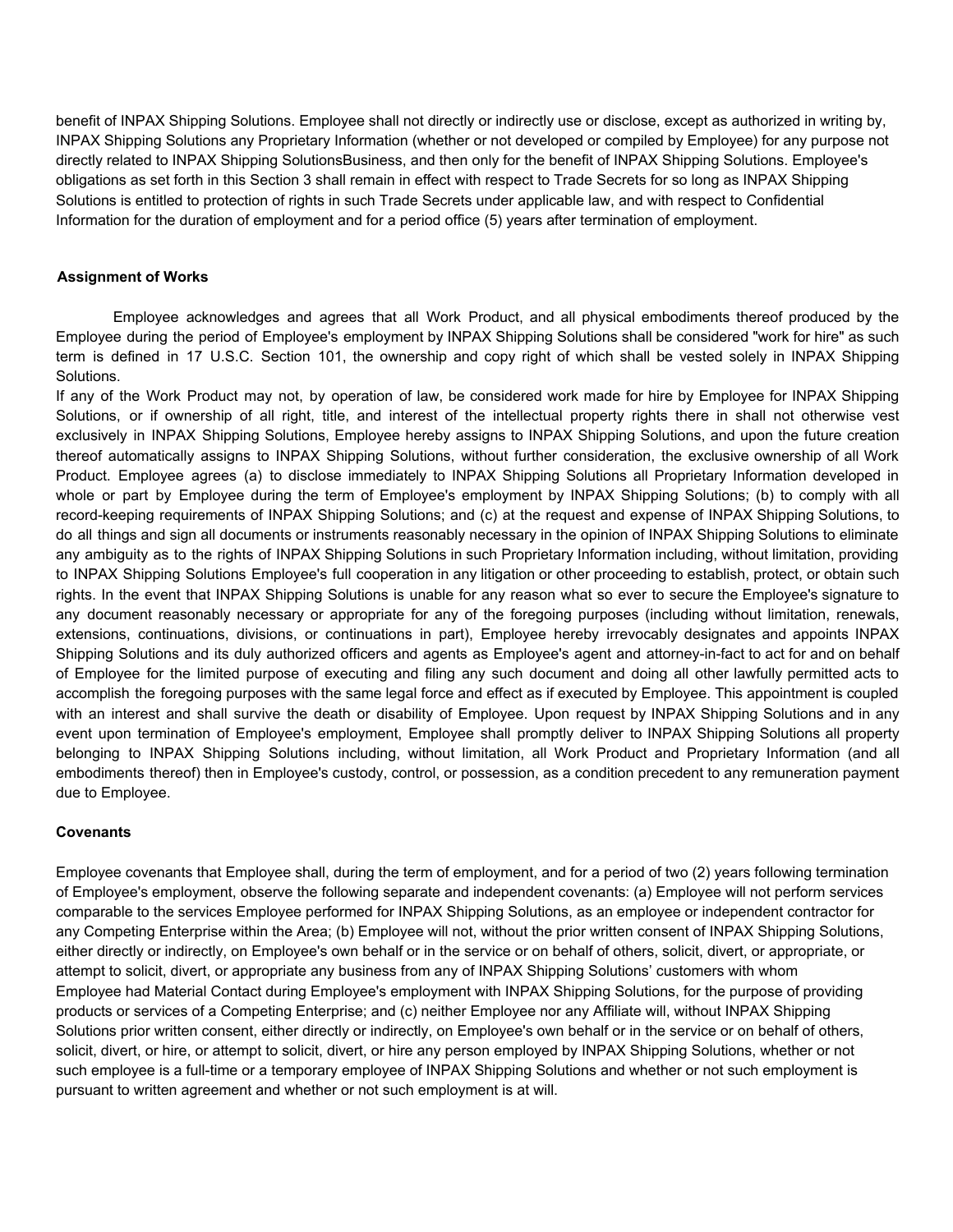### **Agreement Not to Disparage**

Employee shall not publish, utter, broadcast, or otherwise communicate any information, misinformation, comments, opinions, remarks, articles, letters, or any other form of communication, whether written or oral, regardless of its believed truth, to any person or ent1ty (including, without limitation, any of INPAX Shipping Solutions customers, prospective customers, suppliers, and competitors, and any industry trade group) which is adverse to, reflects unfavorably upon, or tends to disparage INPAX Shipping Solutions, the technology, products, prospects, or financial condition of INPAX Shipping Solutions, or any shareholder, officer, director, or employee of INPAX Shipping Solutions.

All employees who improperly use or disclose trade secrets or confidential business information may be subject to disciplinary action, including termination of employment and legal action, even if they do not actually benefit from the disclosed information.

# Employment Background and Reference Checks

To ensure that individuals who join INPAX Shipping Solutions are well qualified and to ensure that INPAX Shipping Solutions maintains a safe and productive work environment, it is our policy to conduct pre-employment background checks on all applicants who accept an offer of employment. Background checks may include verification of any information on the applicant's resume or application form.

All offers of employment are conditioned on receipt of a background check report that is acceptable to INPAX Shipping Solutions. All background checks are conducted in conformity with the Federal Fair Credit Reporting Act, the Americans with Disabilities Act, and state and federal privacy and antidiscrimination laws. Reports are kept confidential and are only viewed by individuals involved in the hiring process.

If information obtained in a background check would lead INPAX Shipping Solutions to deny employment, the applicant should contact the third-party vendor who provided the report, and the applicant will have the opportunity to dispute the report's accuracy. Background checks may include a criminal record check, although a criminal conviction does not automatically bar an applicant from employment.

Additional checks such as a driving record or credit report may be made on applicants for particular job categories if appropriate and job related.

INPAX Shipping Solutions also reserves the right to conduct a background check for current employees to determine eligibility for promotion or reassignment in the same manner as described above.

All Requests for references on former employees must be in writing and should be directed to Human Resources. INPAX Shipping Solutions does not provide letters of recommendation.

# **Meal & Break Policy: Supervisor Discretion to Combine the Breaks**

**Meal Breaks:** All nonexempt employees who work an eight-hour day or more are permitted a non-compensable meals break of 30-minutes. Meal breaks are not counted toward worked hours. Employees are to be completely relieved from duty during their meal break. If an employee is required to perform any work duties while on his or her meal break period, the employee must be compensated for the time spent performing work duties. The time spent working during the meal break will be counted toward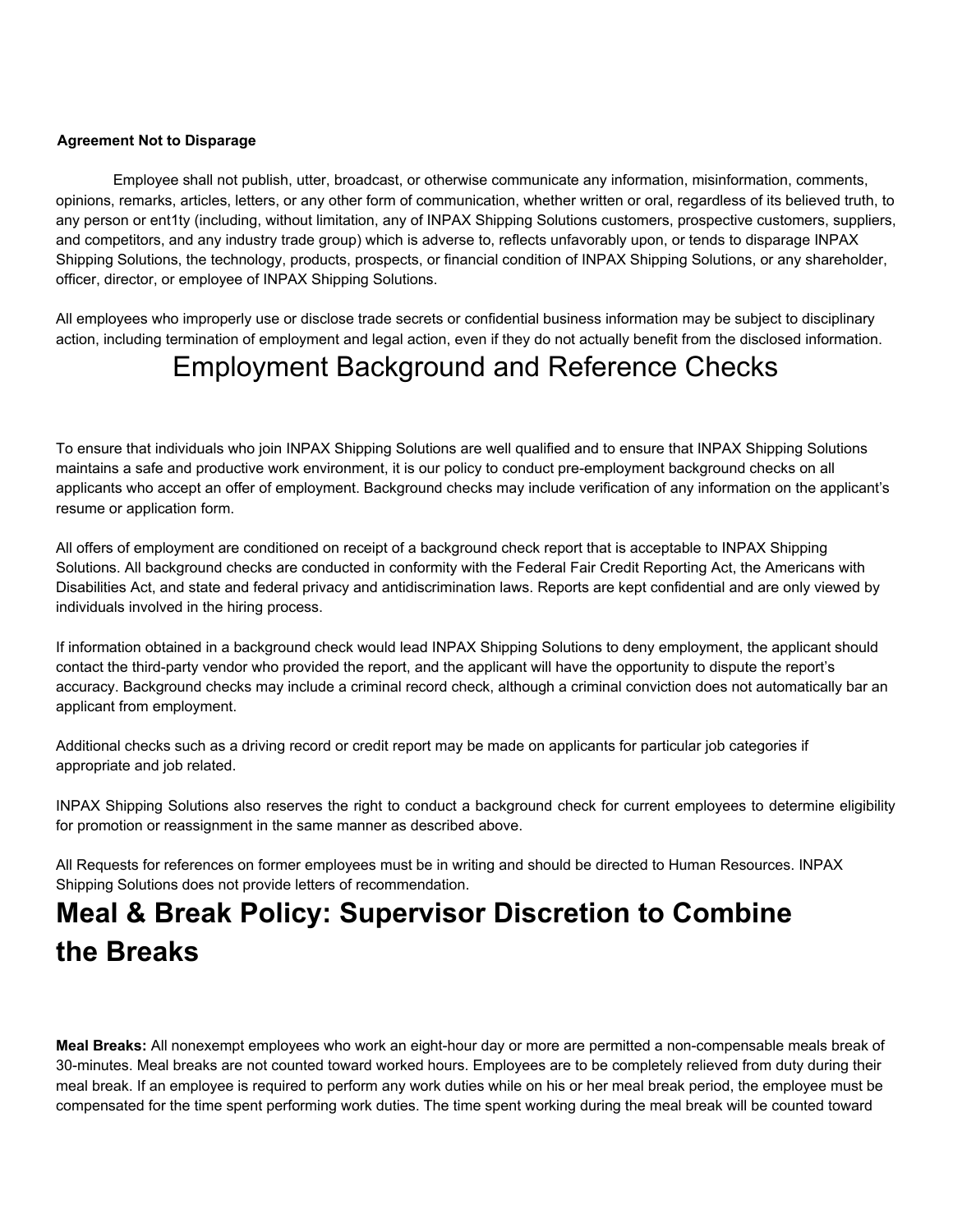the total hours worked.

**Break time:** (2) rest periods of fifteen-minutes or less are counted as time worked, not to exceed thirty-minutes within an 8hr day.

If employees have unexpected personal business to take care of, they must notify their direct supervisor to discuss time away from work and make provisions as necessary. Personal business should be conducted on the employee's own time.

### **Enforcement**

Failure of nonexempt employees to return on time from breaks or lunch will subject the employee to disciplinary action and docking of pay for time missed.

# **Attendance Policy**

### **Overview**

The purpose of attendance guidelines is to provide guidance and consistency in the attendance standards. It is expected that employees will be at work and on time as many days as possible and that time away from work will be scheduled with their supervisor. This means being in the office/route, ready to work, at their starting time each day. Occurrences are tracked on a 365-day rolling basis.

These guidelines are intended to provide an understanding of the expected attendance of all employees as absenteeism and tardiness places undue hardship on other employees and on the Company.

### **Scheduled Absence**

Employee notifies his/her supervisor with advance notice of absence - and the absence is pre-approved.

### **Non-Scheduled Absence**

Employee doesn't notify his/her supervisor within the guidelines established and the absence is not protected by an applicable federal, state, or local law or regulation; therefore the absence is not pre-approved.

If employee is unable to report to work for any reason, he/she is required to notify his/her supervisor of their absence within (2hr) before their regular starting time. Employee is responsible for speaking directly with his/her supervisor about their absence. It is not acceptable to leave a message on a supervisor's voicemail, except in extreme emergencies. In the case of leaving a voice-mail message, employee is responsible for leaving a callback number. Each employee is responsible for ensuring they have their supervisor(s) phone number.

Should undue tardiness become apparent, disciplinary action may be required.

If there comes a time when you see that you will need to work some hours other than those that make up your usual work week, notify your supervisor at least seven working days in advance. Each request for special work hours will be considered separately, in light of the employee's needs and the needs of the Company. Such requests may or may not be granted. 2<sup>nd</sup> occurrences total Coaching session - documented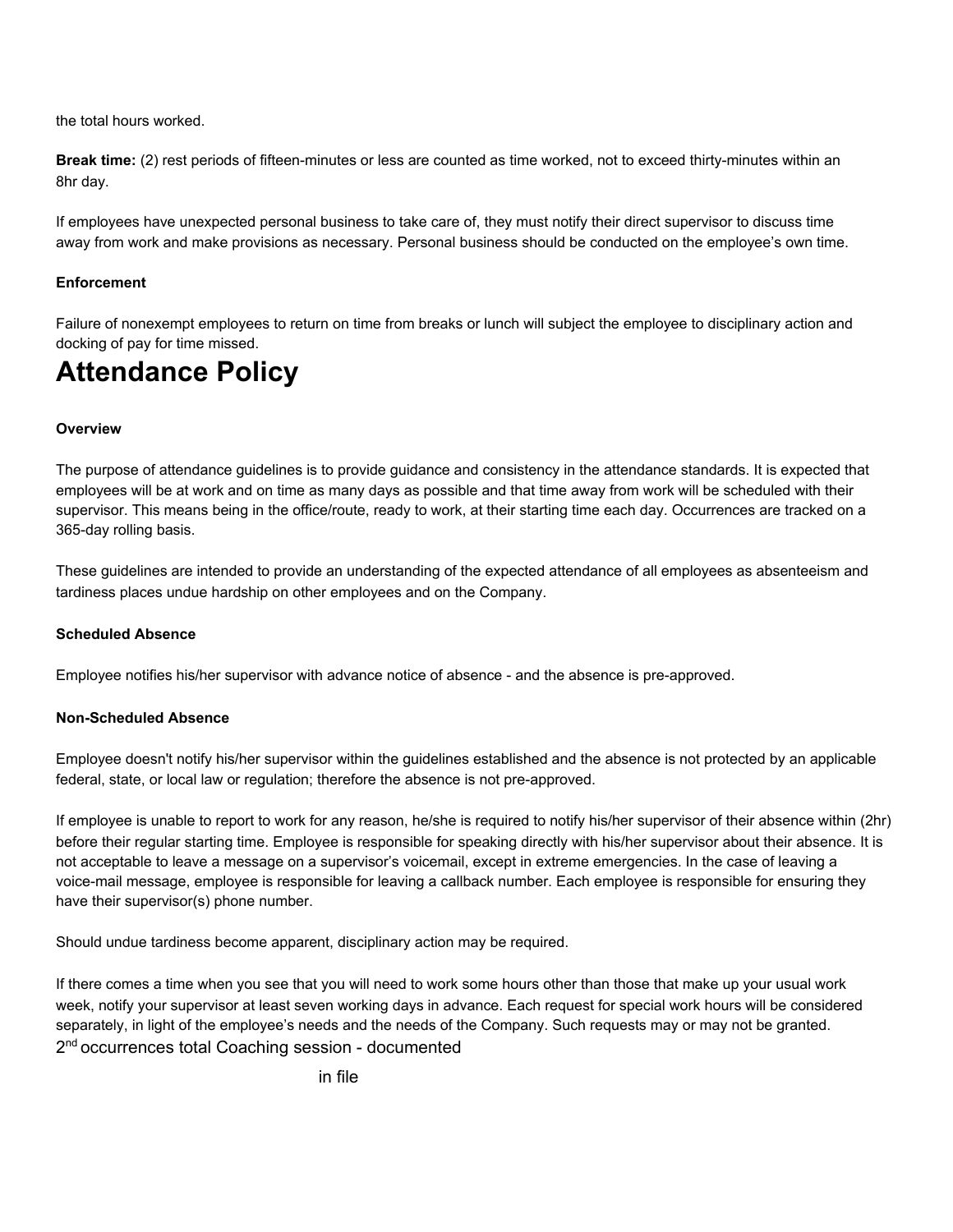3<sup>rd</sup>absence or tardiness Suspended for one-week

4<sup>th</sup> absence or tardiness Termination of employment

### **Confidentiality**

Confidentiality is of utmost importance when dealing with an employee attendance problem. The situation should not be discussed with anyone except those who, because of their position, have a need to know.

## **Timekeeping Policy**

### **Objective**

The purpose of this policy is to outline the timekeeping policies of INPAX Shipping Solutions. Accurately reporting time worked is the responsibility of every nonexempt employee. INPAX Shipping Solutions must keep an accurate record of time worked to calculate employee pay and benefits.

### **Office Hours**

INPAX Shipping Solutions is open for business 24 hours/7 days a week. The standard workweek is 40 hours of work.

### **Time Worked**

Time worked includes all time that an employee is required to be performing duties for the company. Time worked is used to determine overtime pay required for nonexempt employees. The following provisions are included as time worked:

• **Break time:** (2) rest periods of fifteen-minutes or less are counted as time worked, not to exceed thirty-minutes within an 8hr day.

### **Time Not Worked**

• **Lunch or dinner periods.** Uninterrupted time off for lunch or dinner is not counted as time worked.

### **Timekeeping**

Nonexempt employees must accurately record the time they begin and end their work, as well as the beginning and ending time of each meal period. They must also record the beginning and ending time of any split shift or departure from work for personal reasons.

It is the employee's responsibility to sign/punch his or her time record to certify the accuracy of all time recorded. The timekeeper for the department will review and then initial the time record before submitting it for payroll processing. In the event of an error in reporting time, employees must immediately report the problem to the department timekeeper/supervisor.

INPAX Shipping Solutions does not pay for extended breaks or time spent on personal matters. **Timesheets**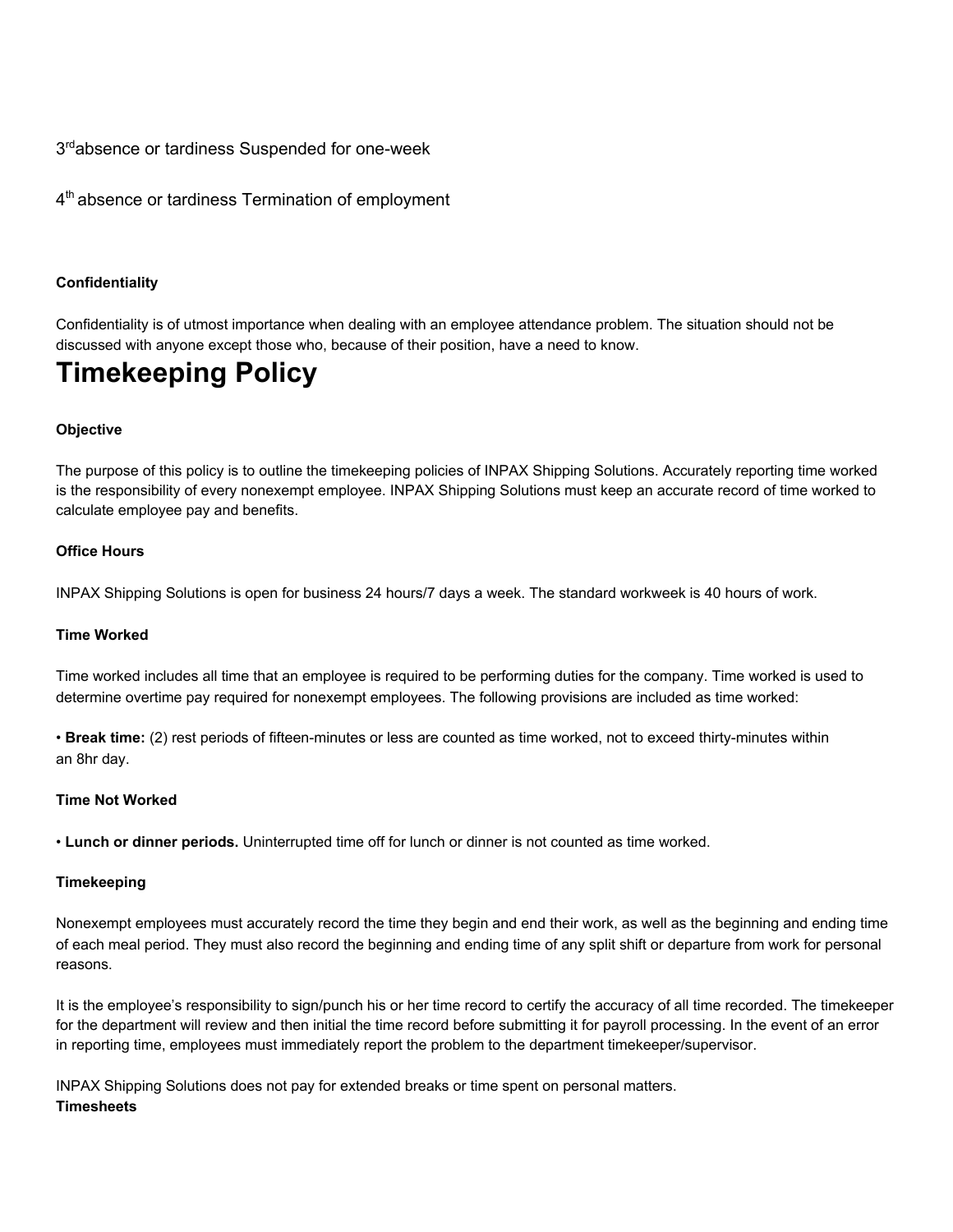Non-exempt employees will be issued time sheets/clocks on their first day of employment. The employee will be given thorough instructions on usage and instructions on what to do should a problem occur.

### **Enforcement**

Altering, falsifying, tampering with time records or recording time on another employee's time record may result in disciplinary action, up to and including termination of employment.

# **Family Medical Leave Act (FMLA)**

### **Policy**

Under FMLA, an eligible employee is entitled to job protected time off for a total of 12 workweeks in any 365-day period. The 365-day period is measured backward from the date an employee uses any FMLA leave for specified family and/or medical reasons.

Available earned vacation must be used and exhausted before unpaid time (e.g., Personal Unpaid, LOA) can be used for any FMLA leave. Specified medical and family reasons are defined below:

- To care for a child born to or placed for adoption or foster care with an employee;
- Because of the serious health condition of the employee, such that the employee is unable to perform the duties of his/her job; or
- Because of the serious health condition of an employee' immediate family member (parent, spouse or child or domestic partner).
- Domestic partner to include opposite and same-sex partners.

FMLA does not supersede any local or State law, which provides greater family leave rights. If an employee from a state with a local law is requesting a family leave, compliance with the State or local law must be maintained.

### **FMLA-Eligibility**

To be eligible for leave under FMLA, you must have worked for the Company for at least 12 months and must have worked at least 1,250 actual hours during the 12 months prior to the requested leave.

### **Requirement**

Employee must furnish medical certification of a serious health condition. When the leave is foreseeable, the employee should provide the medical certification before the leave begins. When this is not possible, the employee must provide the requested certification within 15 calendar days of the Company's request. Failure to comply with the notice and medical certification requirements may result in delay or denial of leave.

## Sick Leave

All full-time employees are allowed (5) paid sick or personal days per calendar year and can carry over up to (5) not to exceed (1) per year.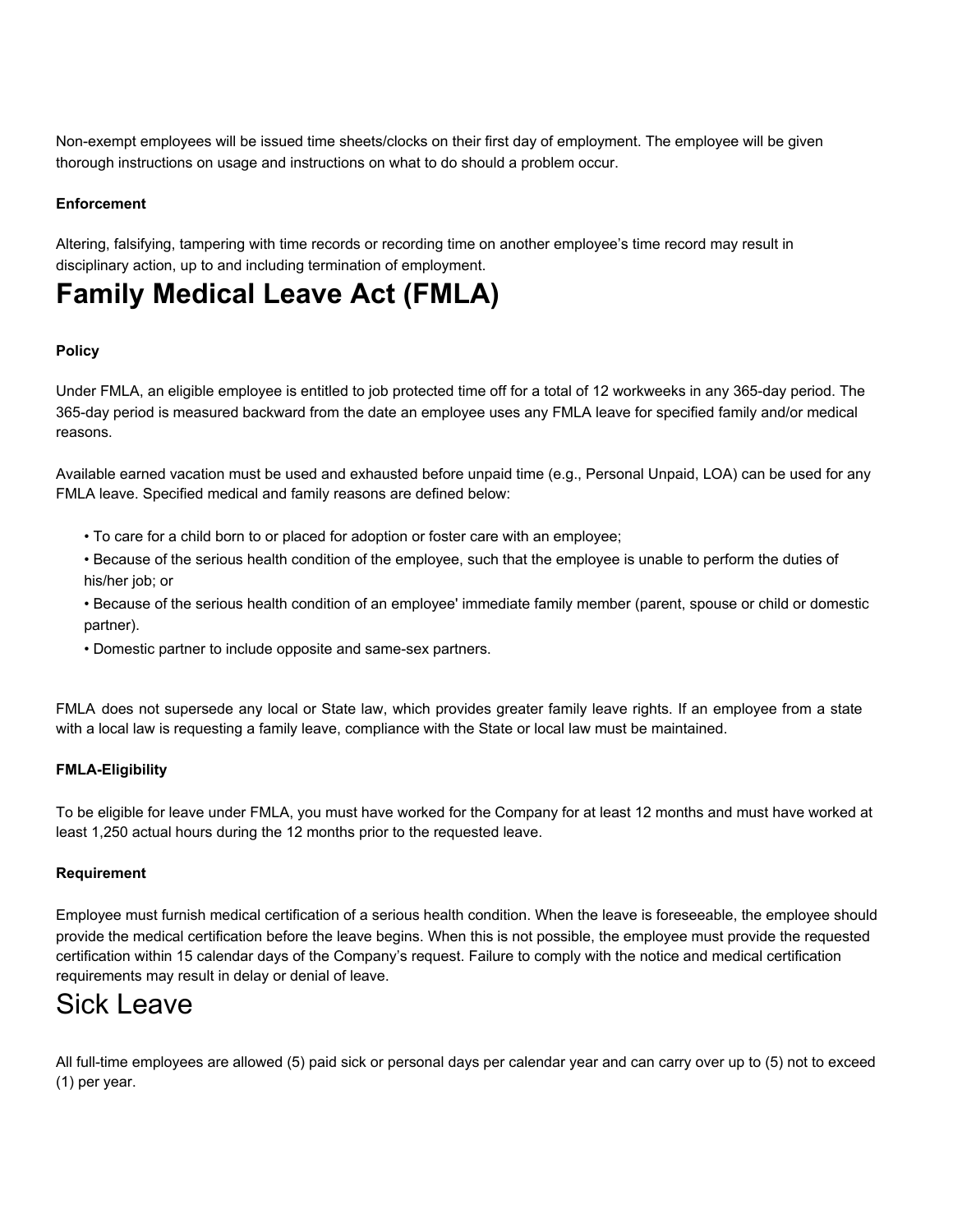When using sick leave an employee is required to notify his/her supervisor at least (2) hours before the start of the scheduled shift. This procedure must be followed for each day of absence. Failure to notify a supervisor of an extended absence may e considered a "no call-no show" situation and may result in an immediate termination.

An employee who has sick leave absence in excess of (4) consecutive working days must present medical documentation for the absence. Failure to comply may result in disciplinary action including termination.

# **Returning to Work**

Employees returning to work from a medical leave for their own serious health condition are required to furnish a "return-to-work" medical certification.

Detailed information about Family and Medical Leave can be provided by Human Resources. Employees who are ineligible for FMLA leave or have exhausted their FMLA leave, mu apply for Personal Leave.

# **Absence Without Notice Policy**

A regular full-time employee will receive up to (5) sick-days per year after (3) months of continuous employment. When you are unable to work owing to illness or an accident, please notify your supervisor. This will allow the Company to arrange for temporary coverage of your duties, and helps other employees to continue work in your absence. If you do not report for work and the Company is not notified of your status, this is considered a "no call, no show" which may result to an automatic termination.

If you become ill while at work or must leave the office for some other reason before the end of the workday, be sure to inform your supervisor of the situation. The company may request a medical statement from the employee's doctor when an employee is absent rom work more than (4) days.

# **Overtime**

INPAX Shipping Solutions is open for business (24) hours a day (7) days a week. Overtime compensation is paid to non-exempt employees in accordance with the federal and state wage and hours restrictions. Overtime is payable for all hours worked over 40 per week at a rate of one and one-half times the non-exempt employee's regular hourly rate. Time off on personal time, holidays, or any leave of absence will not be considered hours worked when calculating overtime. In addition, vacation time does not constitute hours worked.

All overtime work performed by an hourly employee must receive the supervisor's prior authorization. Overtime worked without prior authorization from the supervisor may result in disciplinary action. The supervisor's signature on a timesheet authorizes pay for overtime hours worked.

# **Paydays**

In the event that a regularly scheduled payday falls on a holiday, employees will receive their paychecks on the next day of operation, or at such other time, as management shall designate.

If the employee is not at work when the paychecks are distributed and does not receive his/her paycheck, the paycheck will be kept at the pay window through the remainder of the payday. If an employee is unable to pick up his/her paycheck on that day, he/she will need to see Human Resources.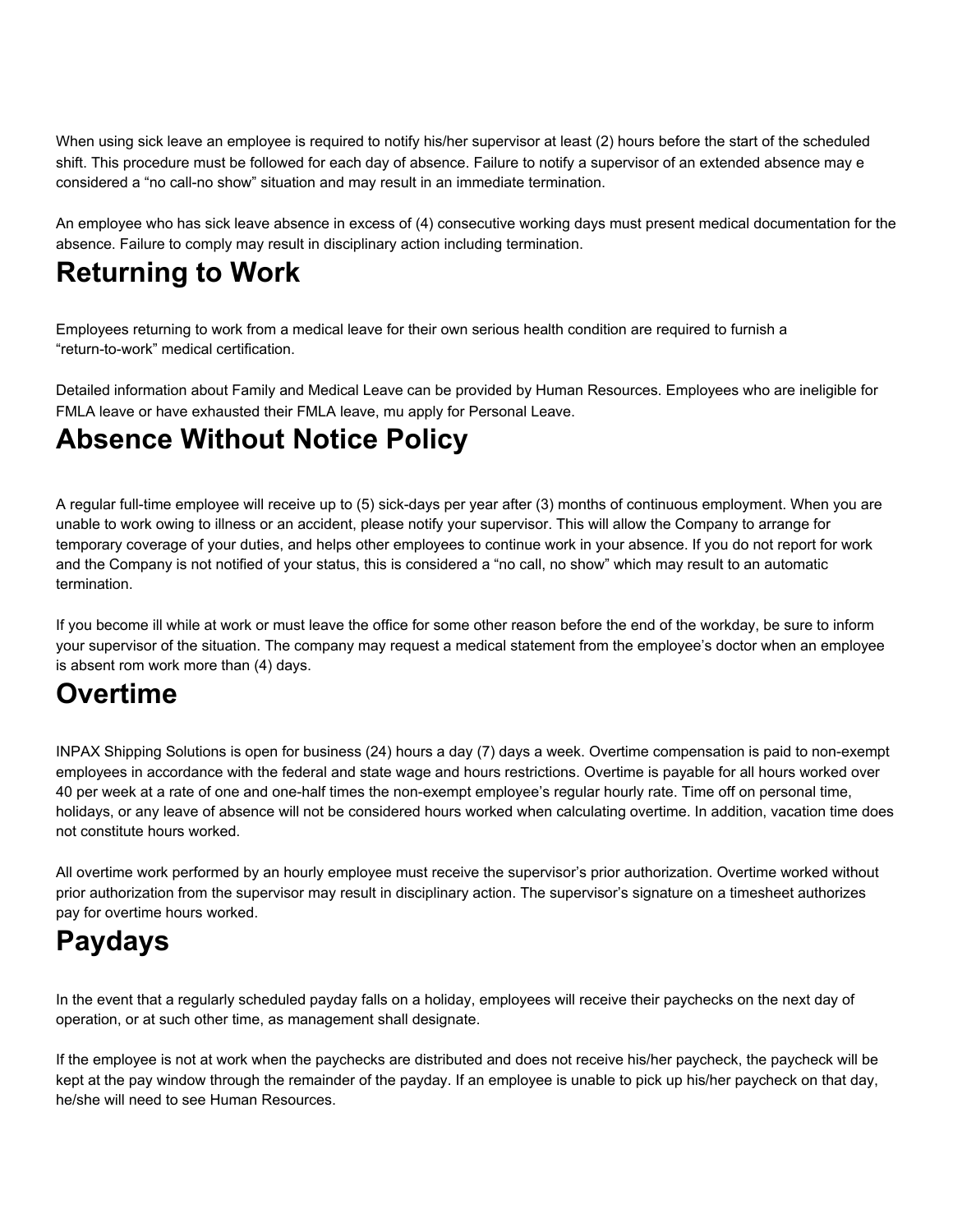Paychecks will not be given to any person other than the employee without written authorization. Paychecks may also be mailed to the employee's address or deposited directly into an employee's bank account upon request.

## **Inclement Weather/Emergency Closing**

### **Objective**

Winter snowstorms and other weather-related problems can impact the operations of virtually any organization or business. INPAX Shipping Solutions is no exception; nor are the courier delivery services exempt from delays due to weather. The delivery service industry recognizes that severe weather does, from time to time, inevitably lead to office closures and delayed deliveries.

The decision to close will be made by the Executive Staff.

When the decision is made to close, employees will receive official notification from their immediate supervisor.

### **Delivery Service Delays**

It is important to be mindful that deadlines still generally apply, regardless of weather conditions. INPAX Shipping Solutions will make necessary accommodations when possible for disasters and other extreme conditions.

As mentioned, Mother Nature sometimes prevents express delivery services from making scheduled deliveries. It is important to check with your dispatcher of the delivery service used and attempt to plan for the possibility of such delays.

Time off from scheduled work due to emergency closings will be unpaid for all non- freight employees. However, if employees would like to be paid, they are permitted to use vacation time if it is available to them.

# **Employee Requiring Medical Attention**

In the event an employee requires medical attention, whether injured or becoming ill while at work, the employee's emergency contact will be notified. If it is necessary for the employee to be seen by the doctor or go to the hospital, a family member may be contacted or if necessary Emergency Medical Services may also be called up on to evaluate the injury/illness of an employee on-site. The employee will be responsible for any transportation charges. Furthermore, INPAX Shipping Solutions' employees will not be responsible for transportation of another employee due to liabilities that may occur. A physician's "return-to-work" notice may be required.

# **Health Related Issues**

Employees, who become aware of any health-related issue, including pregnancy, should notify their supervisor and Human Resources of health status. This policy has been instituted strictly to protect the employee.

A written "permission to work" from the employee's doctor is required at the time or shortly after notice has been given. The doctor's note should specify whether the employee is able to perform regular duties as outlined in his/her job description.

A leave of absence may be granted on a case-by-case basis. If the need arises for a leave of absence, employees should notify their supervisor and Human Resources.

## **Bereavement Leave**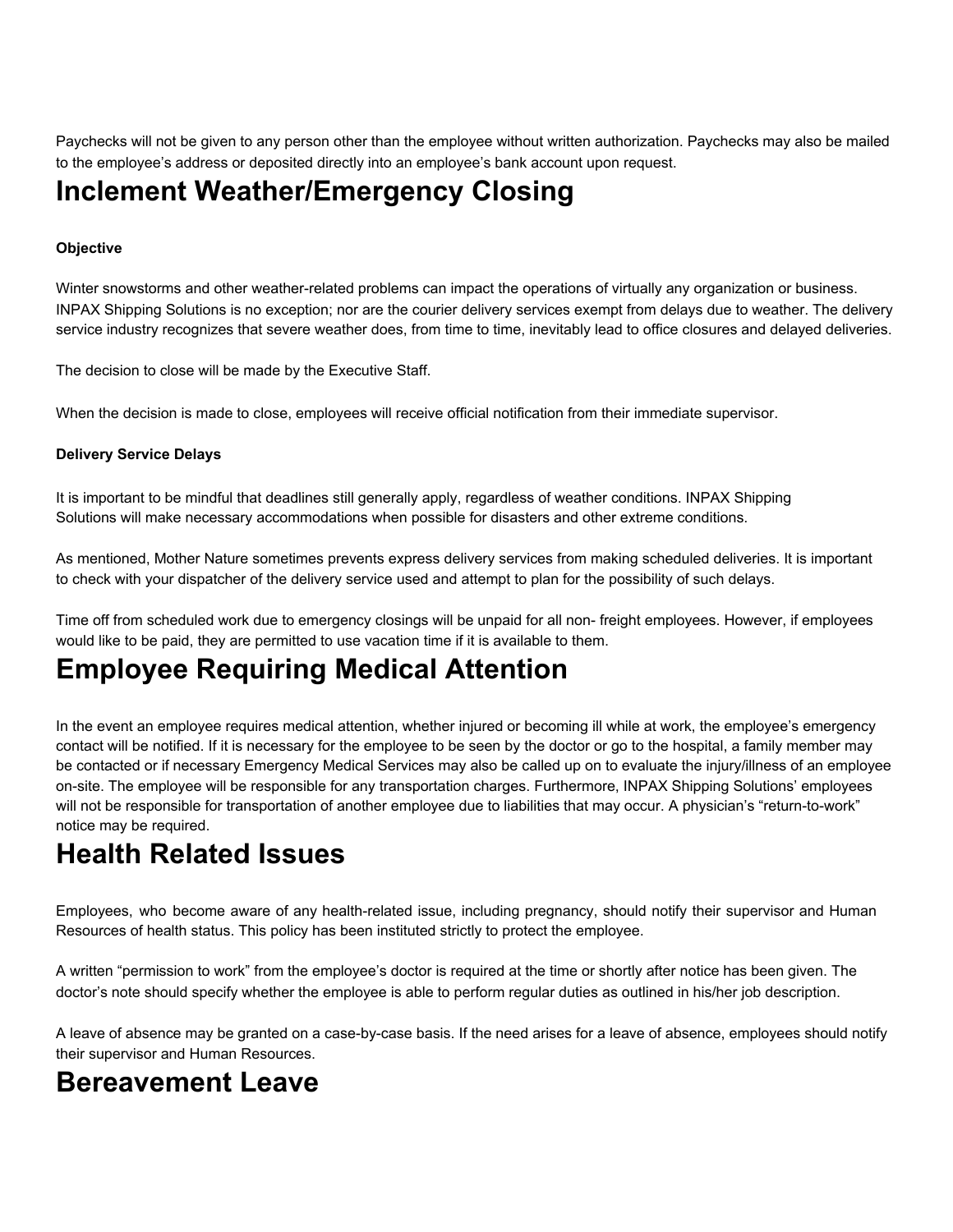### **Policy**

INPAX Shipping Solutions understands that employees may need time away from work because of a death in their families. If you suffer the loss of a spouse, domestic/civil union/same-sex committed partner, parent, step-parent, parent-in- law, legal guardian, child, stepchild, sibling, step-sibling, brother-in-law, sister-in- law, grandparent, grandparent-in-law, grandchild, daughter-in-law, son-in-law, or aunt or uncle directly related to a parent or in-law , you may be absent from work at your regular rate of pay for up to two (3) days to attend the funeral and related matters. This leave applies to full-time employees who have completed at least ninety (90) days of continuous employment. Bereavement leave for other family or friends must utilize accrued vacation time. For any leave requested, it is important to notify your Supervisor as soon as possible. Documentation of the circumstances for Bereavement leave including proof of death and relation to the deceased may be required.

If additional time is needed, vacation or unpaid personal leave may be taken with supervisory approval.

### **Procedure**

**Employee:** Notify supervisor before or within two hours of regular starting time of the need to use bereavement leave. Within a reasonable period of time, the employee may be required to provide verification of need (obituary, death certificate, etc.).

**Supervisor:** Annotate bereavement leave usage on the employee's time card and turn in the time card. Follow up on collecting verification of need for bereavement leave if deemed appropriate. If verification of need is obtained, forward it to HR for filing in the employee's personnel records. If verification of need is requested but not received within a reasonable time, notify HR.

# **Jury & Witness Duty Policy**

**Objective** To provide income protection while an employee carries out his or her civic responsibility, INPAX Shipping Solutions provides the difference between jury duty pay and an employee's regular day's pay for time spent serving on jury duty. Generally, income protection for time spent serving on jury duty will be provided for a maximum of five workdays. Additional income-protected time away from the workplace for this purpose will be considered on a case-by-case basis.

**Procedure** INPAX Shipping Solutions recognizes that jury duty is a civic responsibility of our employees. You must provide a copy of the jury duty summons to your supervisor within one-day of receiving the summons. Occasionally, the summons to jury duty will occur at a time of the year when the employee or the employer might experience a significant impact on customers or staffing from the loss of the employee to jury duty. In these instances, the employer may write a letter to the court requesting the postponement of the employee's jury duty.

INPAX Shipping Solutions provides paid leave when an employee must serve on a jury. You will be paid your normal salary or hourly compensation while you are on jury duty for up to 5-days in a calendar year. No overtime payments, if you are eligible for overtime pay, are made during the time that you serve on a jury.

At the end of the 5-days, you may use your accumulated vacation time if you wish to continue to be paid while on jury duty. You may also take the additional jury duty time as an unpaid leave of absence. In no case will your employment be affected if you perform jury duty. You will not be harassed, threatened, or cajoled into getting out of jury duty and your same job will be available upon your return. If you report for jury duty and are dismissed, you will be expected to report for work for the remainder of each day on which this occurs. If you are told that you do not need to report to the court on any day of your jury duty stint, you are required to come to work.

Additionally, you will be expected to sign over to your employer any paycheck you receive from the courts for the first 5-days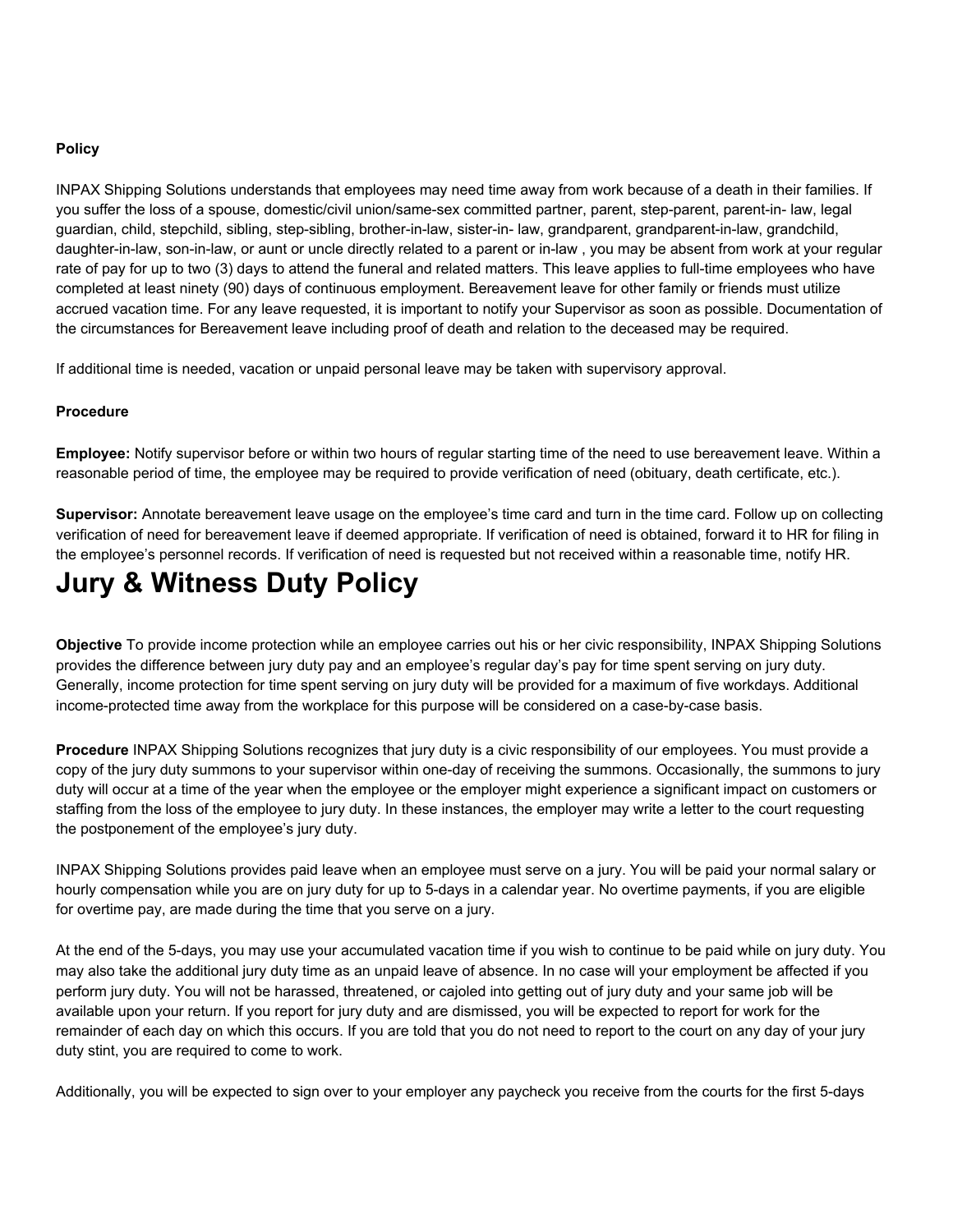you serve on a jury, to offset the fact that your employer is paying you for those days. If you serve on a jury for a longer time period, you can keep the pay provided by the court after 5-days.

If you take an unpaid leave of absence for additional days of jury duty, your benefits such as health care, dental, vision, and disability will be continued and the

normal payments that you make will be subtracted from your pay on your return from the unpaid leave. Employees are expected to work with their supervisors to ensure that serving jury duty does not adversely impact your customers and your coworkers.

# **Military Leave of Absence**

INPAX Shipping Solutions is committed to protecting the job rights of employees absent on military leave. In accordance with federal and state law, it is the company's policy that no employee or prospective employee will be subjected to any form of discrimination on the basis of that person's membership in or obligation to perform service for any of the Uniformed Services of the United States. Specifically, no person will be denied employment, reemployment, promotion or other benefit of employment on the basis of such membership. Furthermore, no person will be subjected to retaliation or adverse employment action because such person has exercised his or her rights under applicable law or company policy. If any employee believes that he or she has been subjected to discrimination in violation of company policy, the employee should immediately contact Human Resources.

Employees taking part in a variety of military duties are eligible for benefits under this policy. Such military duties include leaves of absence (without pay) taken by members of the uniformed services, including Reservists and National Guard members, for training, periods of active military service and funeral honors duty, as well as time spent being examined to determine fitness to perform such service.

Employees requesting leave for military duty should contact Human Resources to request leave as soon as they are aware of the need for leave. For request forms and detailed information on eligibility, employee rights while on leave and job restoration upon completion of leave, refer to the policies, procedures and forms with Human Resources.

# **Outside Employment & Self- Employment**

### **Key Principle**

We must each give our best effort every day at INPAX Shipping Solutions, not allowing other employment or personal *business activity to hinder our contributions to the Company or service to customers.*

### **Policy**

Having your own business or another job outside of INPAX Shipping Solutions is acceptable as long as these activities do not:

- Interfere with your job responsibilities or performance;
- Involve working for a competitor, customer or provider of INPAX Shipping Solutions;
- Risk damaging the Company's business or reputation;
- Make use of INPAX Shipping Solutions resources, including other employees;
- Create any other kind of conflict of interest; or
- Involve seeking or accepting work assignments or employment with any shipping/trucking provider, including those that sell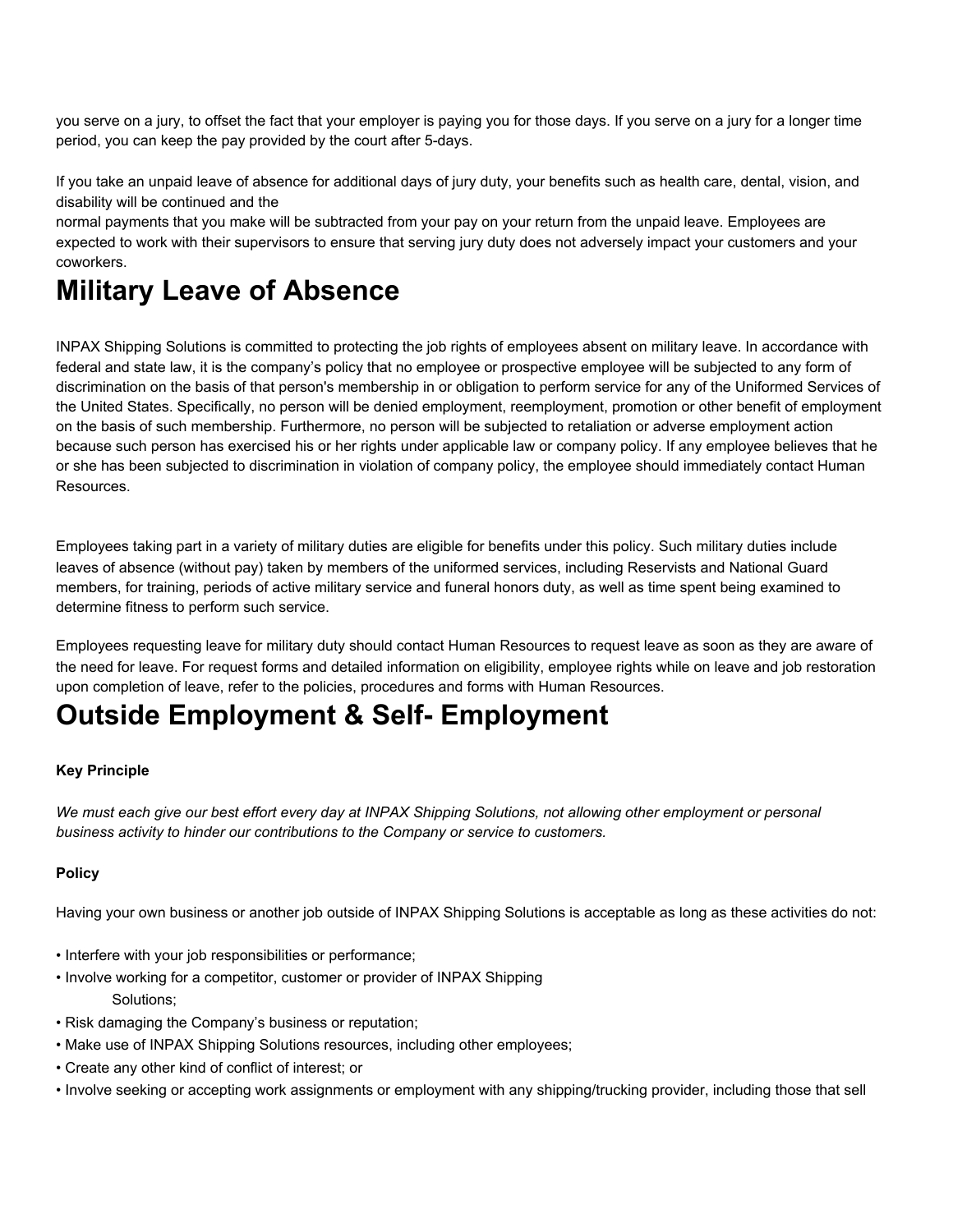or service products or services for INPAX Shipping Solutions or its subsidiaries.

### **Disclosure of Outside Activities**

You must seek the company's approval and disclose to Human Resources your outside employment or business activities that may pose a real or potential conflict of interest. Approval is subject to ongoing review, so you need to annually disclose these activities unless otherwise directed.

# **Personnel Information Requests & Employment References**

### **Policy**

It is the policy of INPAX Shipping Solutions to authorize only agreed upon employment references to prospective employers, housing authorities, lending administrations or government agencies.

Requests for employee information received from outside INPAX Shipping Solutions, including requests for references on current or former employees, must be directed to Human Resources. While an authorized release signed by the employee or former employee coupled with proper identification of the individual or agency will entitle them to personnel information, the authorized release does not allow the individual or agency to ask for additional information other than what was originally authorized has listed.

### **General Provisions**

All disclosures of records shall be accounted for by maintaining a written record of:

1. The specific information and/or documents provided; 2. Name and address of individual making request; 3. Date of request; and 4. Purpose of request

Supervisors and other employees are prohibited from providing personal or employment references on current or former employees.

- **Telephone Information Requests**: No information will be provided over the phone.
- **Written Information Requests**: Dates of employment. Positions held, and salary history will be released only if PLS receives a written request with a release signed by the current or former employee.

Employees who violate this policy may be subject to disciplinary action, up to and including termination

# **Personnel Record Policy**

### **Overview/Policy Statement**

It is the INPAX Shipping Solutions policy to maintain personnel records for current and former employees. For purposes of this policy, "personnel records" means information in paper or electronic format about an employee's eligibility for employment, promotion, compensation, transfer, termination, disciplinary or other adverse action (such as, evaluations or reports related to the employee's character, credit, and work habits).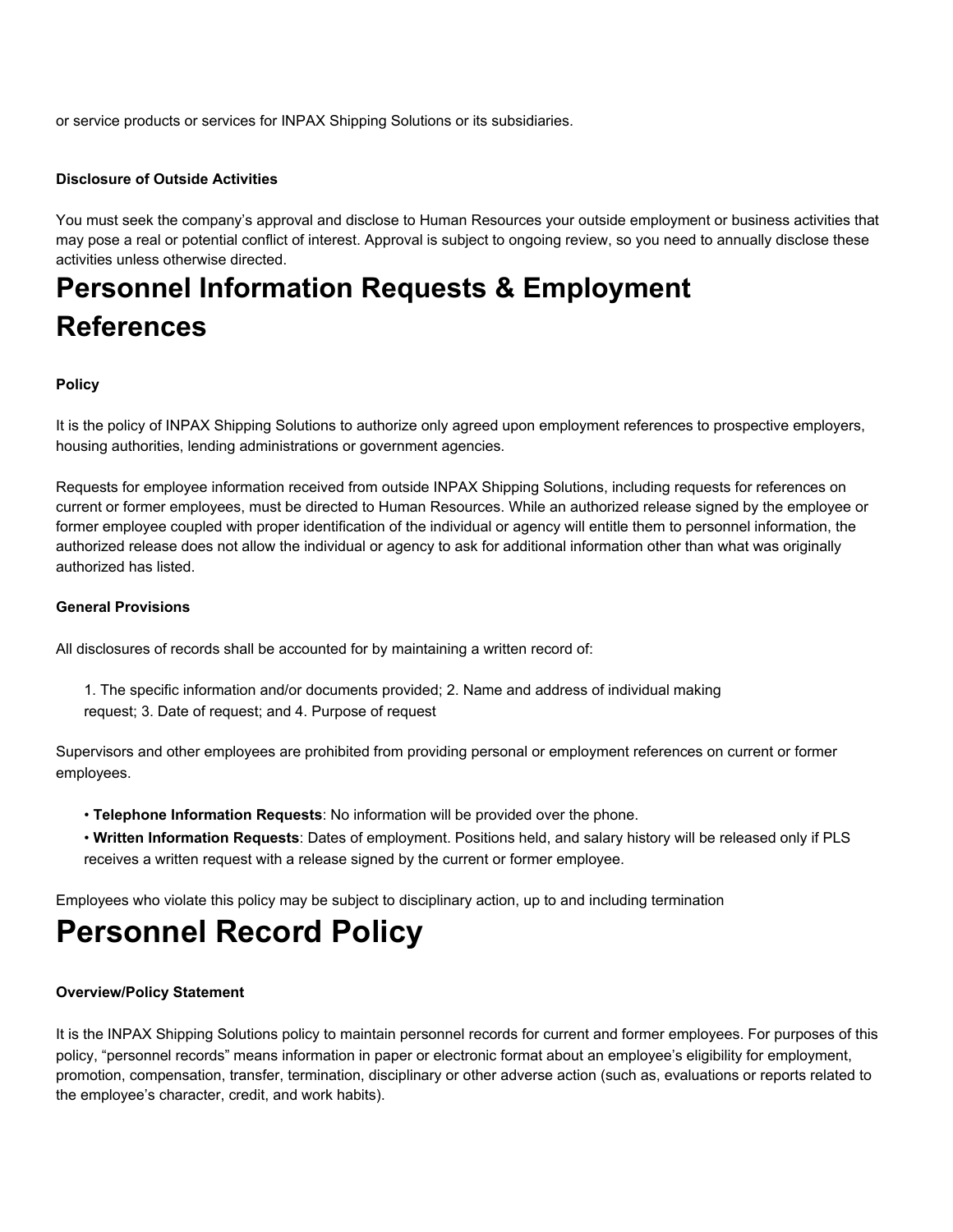All employees are responsible for notifying Payroll of changes in address, telephone number, and/or family status (births, marriage, death, divorce, legal separation, immigration state, etc.). Both supervisors and employees are responsible for adherence to this company policy. Failure to do so may result in disciplinary action up to and including termination.

### **Rationale**

Well-maintained employee records assist the company in making sound employment decisions that contribute to the overall success of the business and ensure that the company can comply with its recordkeeping and reporting obligations under state and federal regulations and laws.

### **Applying the Policy**

Employees who have responsibility for maintaining any part of an employee record will be accountable for forwarding those records to Human Resources, which is a secured environment with access granted only to those who have a legitimate business or legal reason to access such records (*i.e. authorized persons or licensed governmental agencies as required by law*).

When an employee transfers to a new supervisor, department, or location, department management is responsible for forwarding the employee's personnel transfer paperwork to Human Resources in accordance with the Personnel Records Guidelines.

When an employee terminates employment with the company, that employee's supervisor has the obligation to promptly transfer all personnel records maintained by that manager (i.e. evaluations, timekeeping, etc.) to Human Resources.

Requests for personnel records should be directed to Human Resources.

# **Personal Property/Effects Policy**

INPAX Shipping Solutions assumes no liability whatsoever for the damage, loss or theft of personal property occasionally left at the office by staff members.

All storage facilities, offices and workspaces, including desks and lockers, are the property of INPAX Shipping Solutions and reserves the right to have access to these areas and to such property at any time, without advance notice to any employee. Therefore, employees should not expect that such property will be treated as private and personal to the employee. Likewise, electronic mail and voice mail are also company property and are to be used only for business purposes. Internet accounts are also to be used only for company business. INPAX Shipping Solutions reserves the right to inspect, monitor and have access to company computers, electronic mail, voice mail messages and Internet communications.

To promote the safety of employees and company visitors, as well as the security of its facilities, INPAX Shipping Solutions reserves the right to conduct video surveillance of any portion of its premises at any time. Video cameras will be positioned in appropriate places within and around company buildings. The only exceptions to this policy include (if applicable) private areas of restrooms, showers and dressing rooms.

## **Performance and Salary Review Policy**

**Purpose** The performance appraisal provides a means for discussing, planning and reviewing the performance of each employee.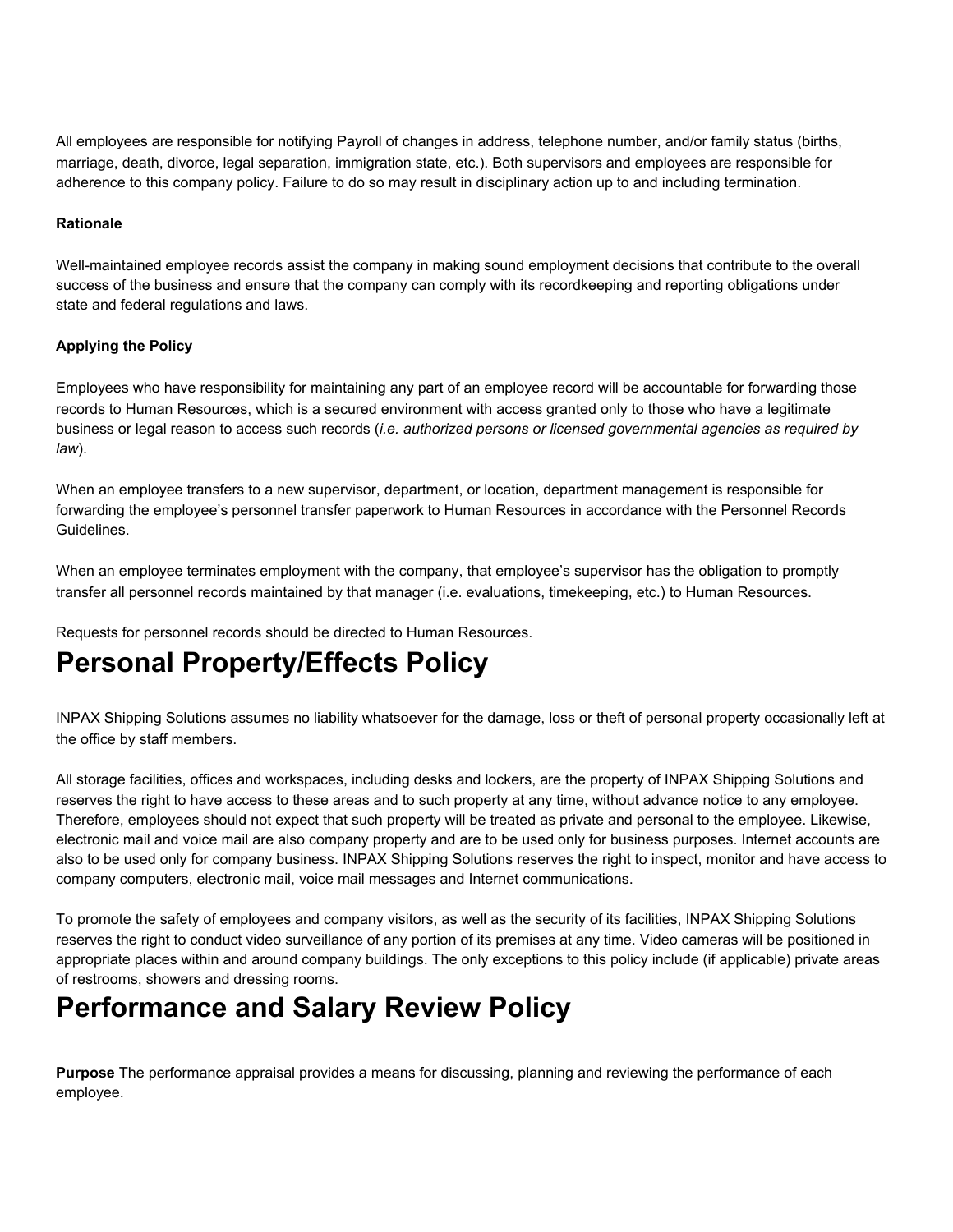Regular performance appraisals:

- Help employees clearly define and understand their responsibilities.
- Provide criteria by which employees' performance will be evaluated.
- Suggest ways in which employees can improve performance.
- Identify employees with potential for advancement.
- Help managers distribute and achieve departmental goals.
- Provide a fair basis for awarding compensation based on merit.

Performance appraisals influence salaries, promotions and transfers. Therefore, it is critical that supervisors be objective in conducting performance reviews and in assigning overall performance ratings.

**Eligibility** All full- and part-time regular employees are eligible for an annual performance review and consideration for a merit pay increase.

#### **Procedures**

**Performance review schedule** Performance appraisals are conducted annually. Merit increases are not guaranteed and are based on company performance and financials. When provided, a merit increase may accompany a performance review if the employee's performance and salary level so warrant. The amount of increase should be consistent with the approved merit budget.

**Focal increase planning** Overall merit budget allocations and individual merit increases are planned for and allocated prior to the start of each calendar year. The focal salary increase program is designed to assist INPAX Shipping Solutions management in planning and allocating merit and promotional increases that:

- Reward individual performance
- Are market competitive
- Are internally equitable
- Are comparable with INPAX Shipping Solutions operating budget

• Are equitably allocated among individual employees, taking into consideration all available factors at one point in time

**Performance reviews—salary increases** Each supervisor is responsible for the timely and equitable assessment of the performance and contribution of subordinate employees. A performance review does not always result in an automatic salary increase. The employee's overall performance and salary level relative to position responsibilities must be evaluated to determine whether a salary increase is warranted. Out-of-cycle salary increases must be pre-approved by the Human Resources (HR) director and/or Company CEO.

**Salary equity reviews** A supervisor may request an analysis of an employee's salary at any time the supervisor deems appropriate. This request should be made to the HR director, who will review the employee's salary in comparison to other employees in comparable positions.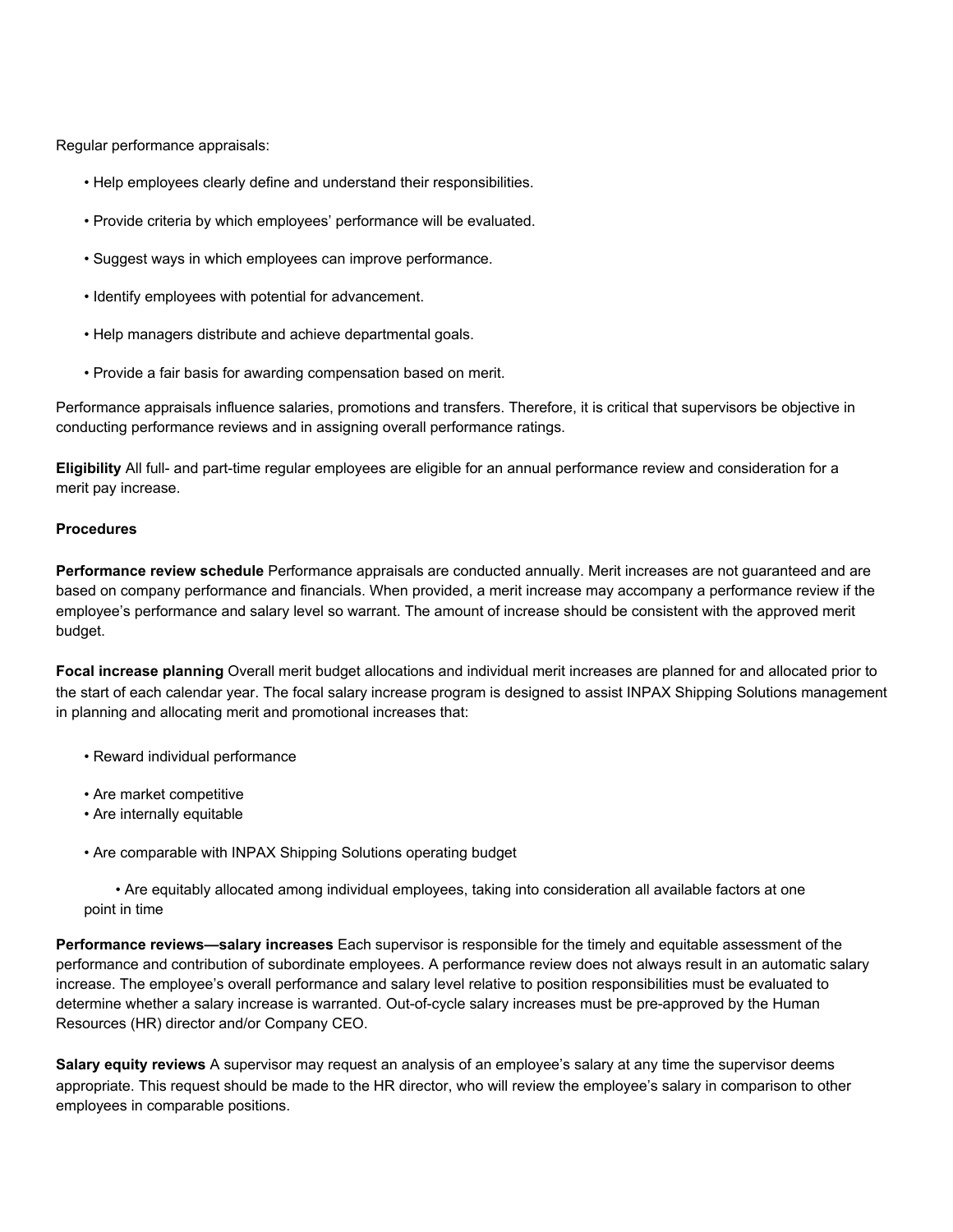**Responsibility** The forms and spreadsheets provided by HR will be used, and the completed evaluation will be retained in the employee's personnel file.

The performance evaluation will be discussed and signed by both the employee and the manager to ensure that all strengths, areas for improvement and job goals for the next review period are clearly communicated.

The supervisor is responsible for completing the salary increase planning worksheet, obtaining focal increase approvals and submitting the approved and final worksheet to HR for processing. Salary increases must be supported by a performance appraisal for salary change processing. The supervisor will not discuss any proposed action with the employee until all written approvals are obtained.

HR will review all salary increase/adjustment requests to ensure compliance with company policy and that they fall within the provided guidelines.

**Right to modify policy** The HR director has the right to change, modify or approve exceptions to this policy at any time with or without notice.

# **Corrective Action**

INPAX Shipping Solutions holds each of its employees to certain work rules and standards of conduct. When an employee deviates from these rules and standards, INPAX Shipping Solutions expects the employee's supervisor to take corrective action.

Correct action at INPAX Shipping Solutions is progressive. That is, the action taken in response to a rule infraction or violation of standards typically follows a pattern increasing in seriousness until the infraction or violation is corrected.

The sequence of corrective actions included an oral warning, a written warning, probation, and finally termination of employment. In deciding which initial corrective action would be appropriate, a supervisor will consider the seriousness of the infraction, the circumstances surrounding the matter, and the employee's previous record.

Though committed to a progressive approach to corrective action, INPAX Shipping Solutions considers certain rule infractions and violations of standards as grounds for immediate termination of employment.

These include but are not limited to:

Theft in any form, insubordinate behavior, vandalism or destruction of company property, being on company property during non-business hours, being under the influence of alcohol or drugs on company time, possession of a lethal weapon on company premises, sleeping on the job, falsification of information on time cards, willful damage to company property, dishonesty or falsification of any records, hitting, pushing, use of threatening, foul or abusive language, disrespect towards any supervisor or manager, excessive absence or tardiness, serious misconduct, the use of company equipment and/or company vehicles without prior authorization by Executive Staff, untruthfulness about personal work history, skills, or training, divulging Company business practices, and misrepresentations of INPAX Shipping Solutions to a customer, a prospective customer, the general public, or an employee.

The above rule infractions are strictly enforced with proper disciplinary action

- First Offense: Documented verbal warning
- Second Offense: Written Warning or Suspension/or termination (*depending on*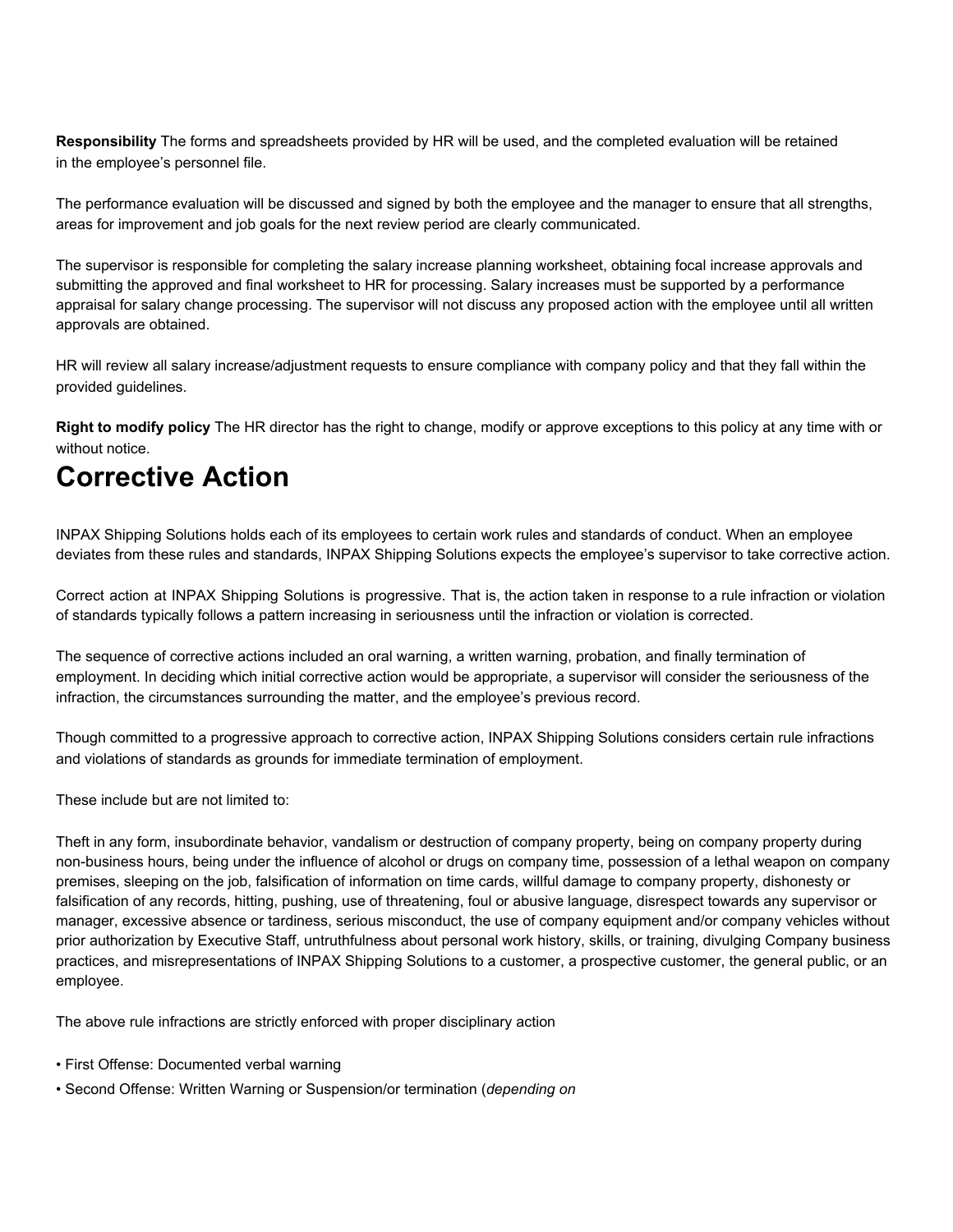*circumstances*)

### • Third Offense: Termination **Internal Transfers/Promotions**

Employees with more than 90-days of service may request consideration to transfer to other jobs as vacancies become available and will be considered along with other applicants. At the same time, the company may initiate transfers of employees between departments and facilities to meet specified work requirements and reassignment of work requirements [at any time].

INPAX Shipping Solutions offers employees promotions to higher-level positions when appropriate. Management prefers to promote from within and may first consider current employees with the necessary qualifications and skills to fill vacancies above the entry level, unless outside recruitment is considered to be in the company's best interest.

To be considered, employees must have held their current position for at least 90- days, have a satisfactory performance record and have no disciplinary actions during the last 90-days to apply for a new position. Management retains the discretion to make exceptions to the policy.

# **Dress Code Policy**

**Objective** INPAX Shipping Solutions employees contribute to the culture and reputation in the way they present themselves. A professional appearance is essential to a favorable impression with customers and regulators. Good grooming and appropriate dress reflect employee pride and inspire confidence on the part of such persons.

**Procedures** INPAX Shipping Solutions supervisors may exercise reasonable discretion to determine appropriateness in employee dress and appearance. Employees who do not meet a professional standard may be sent home to change, and nonexempt employees will not be paid for that time off.

**Basic guidelines for appropriate attire** Basic elements for appropriate and professional business attire include socks or stockings and clothing that is in neat and clean condition. Basic guidelines for appropriate workplace dress do not include tight or short pants, tank tops, halter- tops, low-cut blouses or sweaters, or any extreme style or fashion in dress or footwear.

Although it is impossible and undesirable to establish an absolute dress and appearance code, INPAX Shipping Solutions will apply a reasonable and professional workplace standard to individuals on a case-by-case basis. Management may make exceptions for special occasions or in the case of inclement weather, at which time employees will be notified in advance. An employee unsure of what is appropriate should check with his or her supervisor.

If a supervisor decides that an employee's dress or appearance is not appropriate as outlined in this policy, he or she may take corrective action and require the employee to leave the work area and make the necessary changes to comply with the policy.

**Casual** Casual dress will be permitted on Fridays, except during specified and announced periods when casual days will be suspended. Some units may require specific guidelines that differ from the casual guidelines. Employees who must leave work to change clothes for business reasons will use personal time or vacation time to do so. When meeting clients, business dress guidelines must be observed, unless the client has specifically requested otherwise.

**Addressing workplace attire and hygiene problems** Violations of the policy can range from inappropriate clothing items to offensive perfumes and body odor. If a staff member's poor hygiene or use of too much perfume/cologne is an issue, the supervisor should discuss the problem with the

staff member in private and should point out the specific areas to be corrected. If the problem persists, supervisors should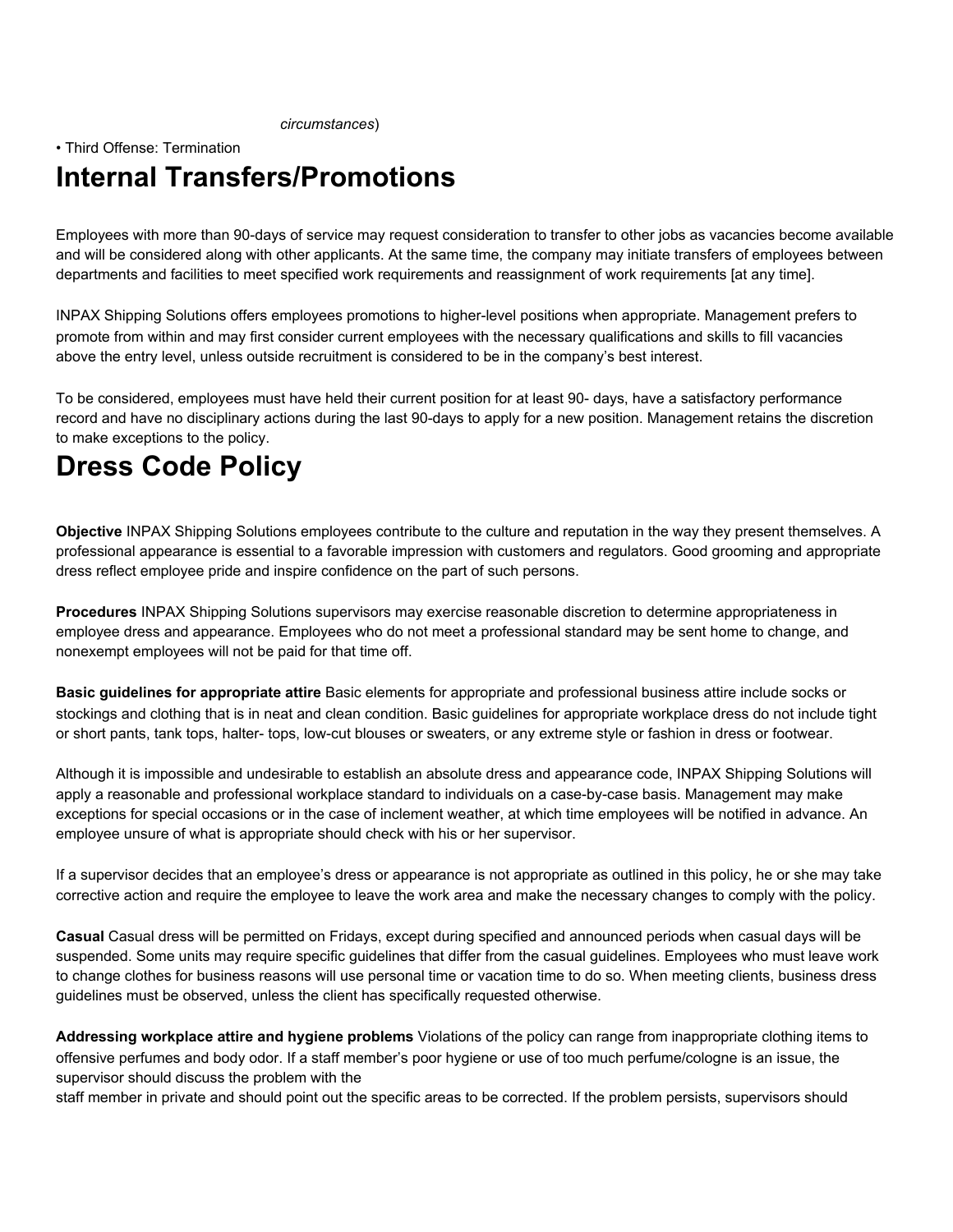follow the normal corrective action process.

Following are some examples of unacceptable work attire choices. This is not an all-inclusive list. The department head or designee will assist with identifying other clothing items that are not acceptable:

### **Unacceptable Business Attire**

- Plain or pocket T-shirts
- Cutoffs
- T-shirts with logos
- Athletic wear
- Thongs of any kind
- Blue denim jeans
- Spandex or Lycra such as biker shorts
- Tennis shoes
- Tank tops, tube tops, halter tops with spaghetti straps
- Underwear as outerwear
- Beach wear
- Midriff length tops
- Provocative attire
- Off-the-shoulder tops
- Workout clothes or shoes

**Enforcement** Department supervisors are responsible for monitoring and enforcing this policy.

1. If questionable attire is worn in the office, the respective supervisor will hold a personal, private discussion with the employee to advise and counsel the employee regarding the inappropriateness of the attire.

2. If an obvious policy violation occurs, the supervisor will hold a private

discussion with the employee and ask the employee to go home and change his/her attire immediately.

3. Repeated policy violations will result in disciplinary action, up to and including termination.

**Review and Revision** The Company reserves the right to rescind and/or amend this, and all Company policies, at any time.

## **Schedules**

Your supervisor will make every effort to honor your scheduled request. However, while you may have been hired to work a certain shift, you may have to change your present shift or position due to business demands and consideration. It is, therefore, important that you realize you were hired with the understanding you will be scheduled when and where needed and will be expected to work accordingly, under managerial direction.

# **Corporate Credit Card**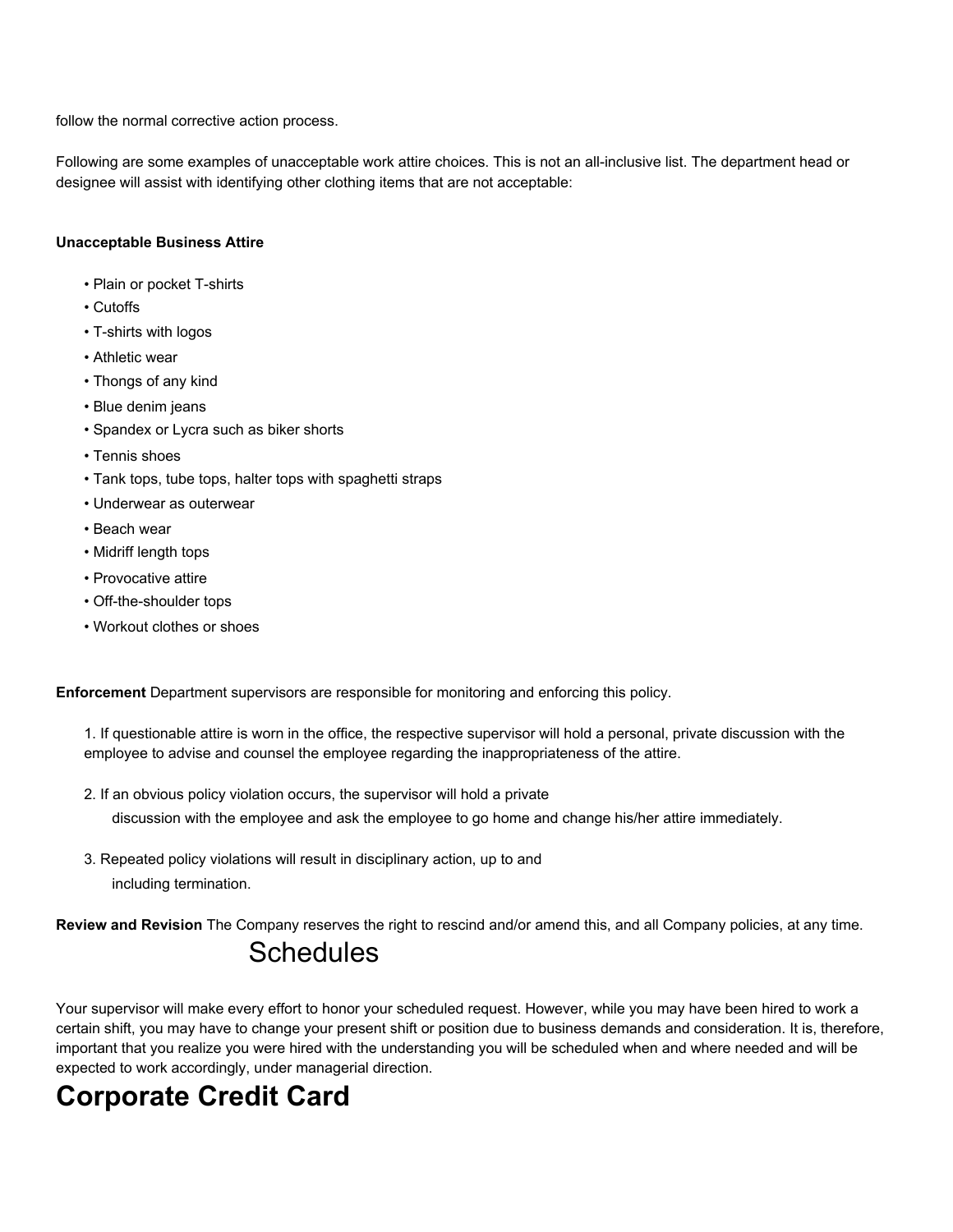### **Policy**

**Overview** It is the policy of INPAX Shipping Solutions to reimburse staff for reasonable and necessary expenses incurred in connection with approved travel on behalf of the company. INPAX Shipping Solutions strongly encourages use of travel discounts when making travel arrangements.

Travelers seeking reimbursement should incur the lowest reasonable travel expenses and exercise care to avoid impropriety or the appearance of impropriety. Reimbursement is allowed only when reimbursement has not been, and will not be, received from other sources. If a circumstance arises that is not specifically covered in this credit card policy, then the most conservative course of action should be taken.

Business travel policies are aligned with company reimbursement rules. All business-related travel paid with INPAX Shipping Solutions funds must comply with company expenditure policies.

- This Policy applies to all employees of INPAX Shipping Solutions who are assigned a Corporate Credit Card.
- Conditions set out in this Policy, the relevant Cardholders' Responsibility statement issued by the Bank govern the use of any Corporate Credit Card.
- Cardholders and their supervisors are responsible for ensuring that they adhere to the Corporate Credit Card policy, thereby ensuring adequate controls are exercised to minimize the risk that Corporate Credit Cards are used for fraudulent or corrupt purposes.

**Eligibility** To be eligible for a Corporate Credit Card, an employee must meet one or more of the following criteria:

- Travel frequently in the course of his/her duties or
- Purchase significant volumes of minor goods and services for use by INPAX Shipping Solutions

• Incur regular frequent expenses of a kind appropriately paid by credit card

**Limits** Each Card will be limited to a maximum set by the CEO/President, who will determine the limit on a basis of need and operations budget(s), and be for business expenditures **ONLY**. Exemptions to this limit will be made on a case by case basis by the CEO/President.

**Conditions of Use** The Corporate Credit Card cannot be used:

- To obtain cash advances
- For expenses other than those incurred by the assigned named on the Card
- The Corporate Credit Card is to be used only for official business, not personal expenses. Charging personal transactions to Corporate Cards is not acceptable under any circumstance. Cardholder transactions will be scrutinized to ensure compliance with this policy.
- Infractions of the conditions of this Policy could result in cancellation of the card and withdrawal of Corporate Credit Card privileges.

• Breaching of this policy can lead to disciplinary action against the employee concerned. In all cases of misuse, INPAX Shipping Solutions reserves the right to recover any monies from the cardholder. Cardholders will be required to sign a declaration authorizing this Agency to recover, from their salary, any amount incorrectly claimed.

• Cardholders may not use their Corporate Credit Card to obtain cash advances from banks, building societies, credit unions, nor automatic teller machines. This prohibition similarly extends to cash equivalents such as bank checks,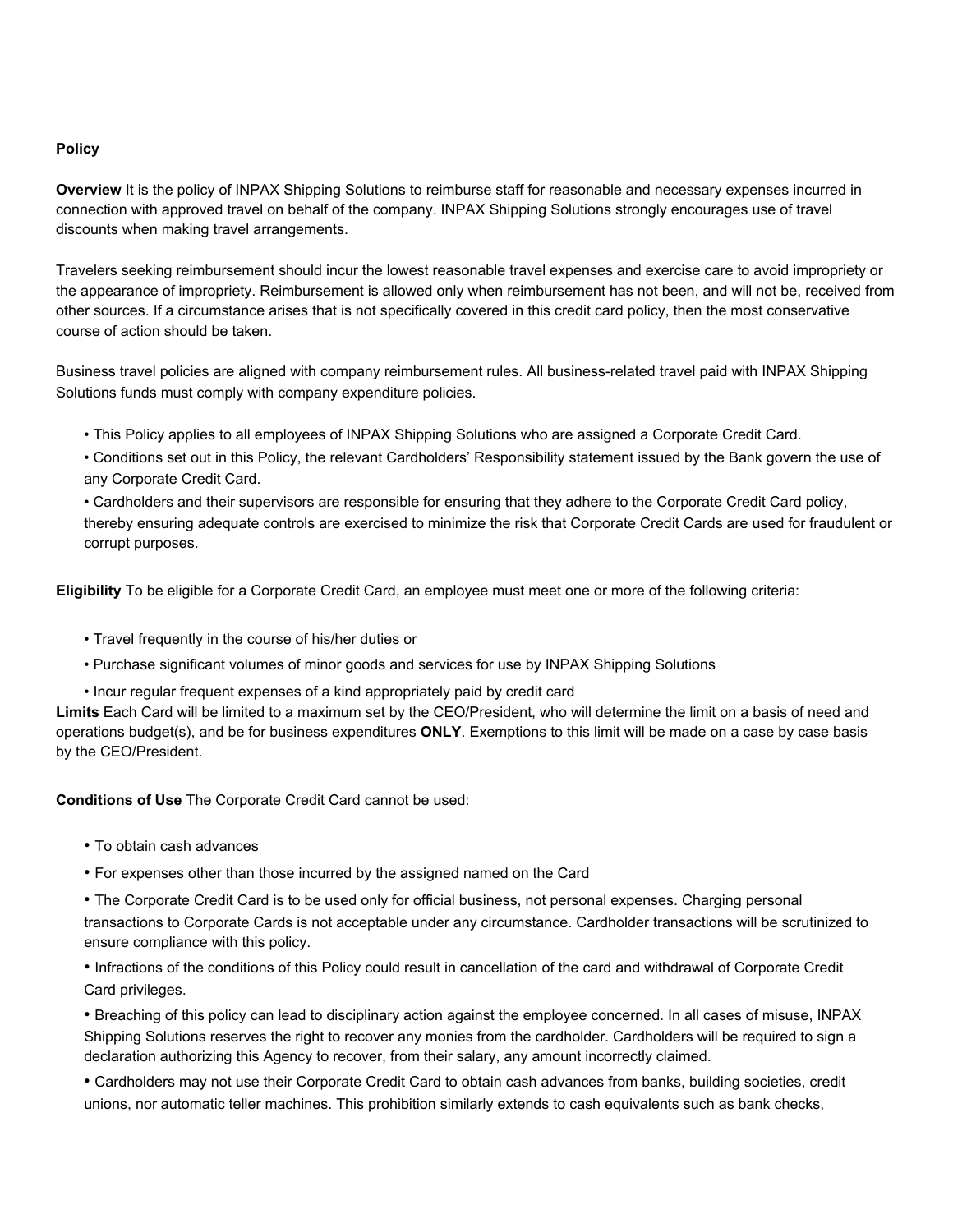traveler's checks and electronic cash transfers.

### **Travelers**

**Airfare** • Travelers are expected to obtain the lowest available airfare that

reasonably meets business travel needs. Airfare may be prepaid by the business office.

• Travelers are encouraged to book flights at least 30 days in advance to avoid premium airfare pricing. First-class tickets are not reimbursable.

• Coach class or economy tickets must be purchased for domestic flights (defined as flight time totaling less than five consecutive hours excluding layovers). A higher-priced coach ticket cannot be purchased for a subsequent upgrade in seating.

• A less-than-first-class ticket (i.e., business class) may be purchased at INPAX Shipping Solutions discretion for domestic flights (defined as flight time exceeding five consecutive hours excluding layovers).

**Meals** Meals are reimbursable up to **\$55** per person, per day including tax, tips, and parking. Receipts must be provided for all purchases. All group meal receipts must be provided specifying the name, company, title for each attendee, receipt details for meal amounts, meal date, venue name, venue location, and reason for group meal. Self parking must be used when available.

**Monthly Corporate Statements** Corporate Credit Card expenditures must be reconciled with Accounts Payable within 15 business days of the Statement Date (5th of the month). Cardholders who have not reconciled their monthly expenditure within this period will be asked to reconcile their monthly expenditure immediately by the A/P personnel. This procedure will ensure that accounting records maintain an accurate and meaningful balance.

• Cardholders who do not reconcile their monthly expenditures within 15 business days of the Statement Date will be sent a reminder of their obligations under this Policy. Continued or repeated non-conformance to this Policy can result in cancellation of the Card and/or such other actions as appropriate.

• If the Card expenditures are not reconciled within 1 month of the Statement Date or a plausible explanation has not been received by the CEO/President, the Corporate Credit Card can be cancelled and, the Cardholders' accounts can be debited for the amount outstanding. Note that further action may also be taken against the Cardholder.

**Cardholder Responsibilities** Cardholders are responsible for the following security measures for the use of their Card: •

Cardholders must retain transactional evidence to support all charges. An acceptable receipt for reimbursements of claimable business expenses on the Corporate Credit Card is an original receipt. The more information, the better.

• Card purchases without receipts are ultimately the responsibility of the user. A failure to provide receipts or credible explanation for the

unsupported expenditure could result in a debit from the Cardholder's salary.

• Reimbursement for return of goods and/or services must be credited directly to the Card account. No cash should be received by the Cardholder.

• Lost or stolen Cards must be reported and cancelled immediately. Accounts Payable must be notified within 2 business days of this activity.

• Employees issued with a Corporate Credit Card are in a position of trust in regard to use of donated funds. Improper or unauthorized use of the Card may result in the Cardholder being held liable for expenditures, legal/disciplinary action being brought against the Cardholder, termination of Card-use and/or termination.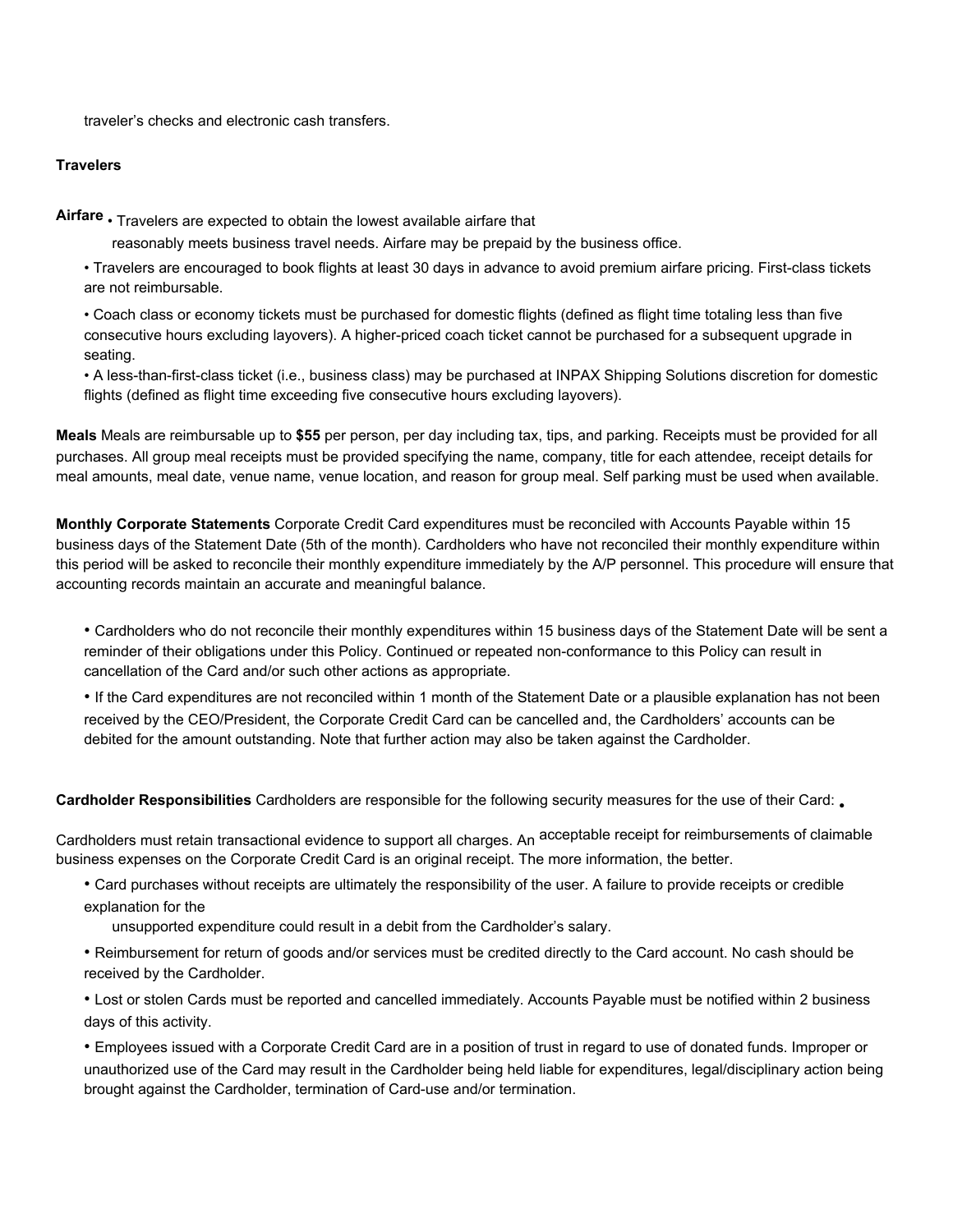**Records Management** All documentation associated with the payment of a Corporate Credit Card will be maintained within the Accounts Payable office.

• Original receipts for all Credit Card transactions will be retained in the Accounts Payable office. Cardholders should keep copies of receipts and statements for audit purposes or for future questions that may arise.

#### **Audits**

• Audits of cardholder purchases will occur on a monthly basis by Accounts Payable personnel. In addition, external auditors could carry out audits from time to time.

#### **Disputed Transactions**

• Disputed transactions must be resolved with the Supplier and the Cardholder. The Cardholder must notify the Bank immediately for resolution and Accounts Payable should be informed for noting.

**Termination** Prior to departure or termination of duties, the Cardholder must reconcile all expenditures on his/her Card account since the last Statement.

- It is the responsibility of the departing employee to ensure that his/her account is settled prior to departure.
- The card must be surrendered upon termination of employment to their immediate supervisor.

### **Harassment, Including Sexual Harassment**

#### **Policy Statement**

This defines the harassment policy of INPAX Shipping Solutions. The most productive and satisfying work environment is one in which work is accomplished in a spirit of mutual trust and respect. Harassment is a form of discrimination that is offensive, impairs morale, undermines the integrity of employment relationships and causes serious harm to the productivity, efficiency and stability of our organization.

All employees have a right to work in an environment free from discrimination and harassing conduct, including sexual harassment. Harassment on the basis of an employee's **race, color, creed, ancestry, national origin, age (40 and over),** disability, sex, arrest or conviction record, marital status, sexual orientation, membership in the military reserve or use **or nonuse of lawful products away from work is expressly prohibited under this policy**. Harassment on any of these bases is also illegal.

This policy will be issued to all current employees and during orientation of new employees.

**Definitions** In general, harassment means persistent and unwelcome conduct or actions on any of the bases underlined above. Sexual harassment is one type of harassment and includes unwelcome sexual advances, unwelcome physical contact of a sexual nature or unwelcome verbal or physical conduct of a sexual nature.

#### **Unwelcome verbal or physical conduct of a sexual nature includes, but is not limited to;**

• The repeated making of unsolicited, inappropriate gestures or comments;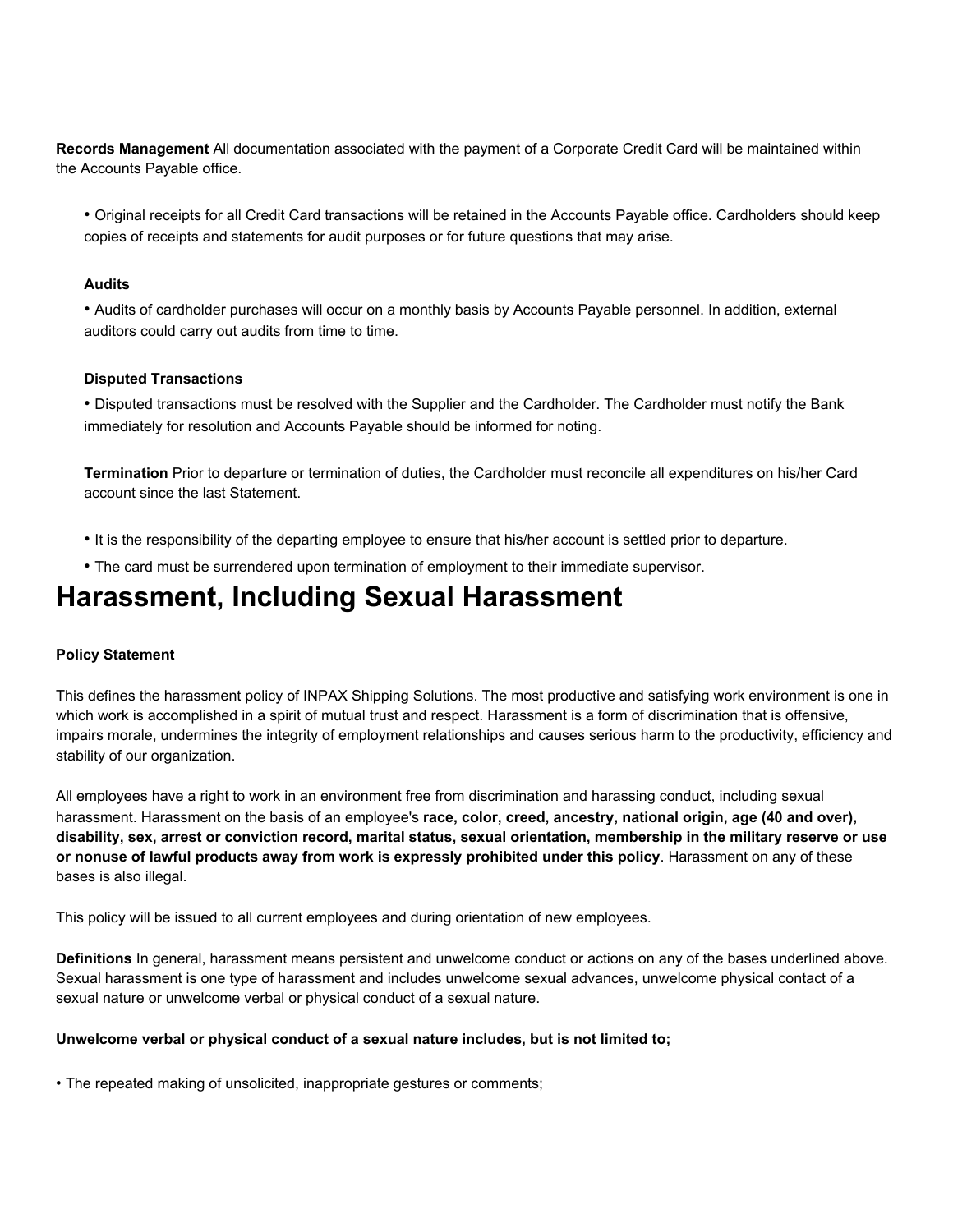- The display of offensive sexually graphic materials not necessary for our work; **Harassment on any basis (race, sex, age, disability, etc.) exists whenever**
- Submission to harassing conduct is made, either explicitly or implicitly, a term or condition of an individual's employment.
- Submission to or rejection of such conduct is used as the basis for an employment decision affecting an individual.
- The conduct interferes with an employee's work or creates an intimidating, hostile or offensive work environment.

**Recognizing Harassment** Harassment may be subtle, manipulative and is not always evident. It does not refer to occasional compliments of a socially acceptable nature. It refers to

behavior that is not welcome and is personally offensive. All forms of gender harassment are covered. Men can be sexually harassed; men can harass men; Women can harass other women. Offenders can be managers, supervisors, co- workers, and non-employees such as clients or vendors.

#### **Some examples:**

**Verbal:** Jokes, insults and innuendoes (based on race, sex, age, disability, etc.), degrading sexual remarks, referring to someone as a stud, hunk or babe; whistling; cat calls; comments on a person's body or sex life, or pressures for sexual favors.

**Non-Verbal:** Gestures, staring, touching, hugging, patting, blocking a person's movement, standing too close, brushing against a person's body, or display of sexually suggestive or degrading pictures, racist or other derogatory cartoons or drawings.

**Grievance Procedure** Any employee who believes he or she is being harassed, or any employee, who becomes aware of harassment, should promptly notify his or her supervisor. If the employee believes that the supervisor is the harasser, the supervisor's supervisor should be notified.

If an employee is uncomfortable discussing harassment with his or her supervisor, the employee should contact the HR Director.

Upon notification of a harassment complaint, a confidential and impartial investigation will be promptly commenced and will include direct interviews with involved parties and where necessary with employees who may be witnesses or have knowledge of matters relating to the complaint. The parties of the complaint will be notified of the findings and their options.

**Non-retaliation** This policy also expressly prohibits retaliation of any kind against any employee bringing a complaint or assisting in the investigation of a complaint. Such employees may not be adversely affected in any manner related to their employment. Such retaliation is also illegal.

**Disciplinary Action** The company views harassment and retaliation to be among the most serious breaches of work place behavior. Consequently, appropriate disciplinary or corrective action, ranging from a warning to termination, can be expected.

## **Immigration Law Compliance**

INPAX Shipping Solutions employs only United States citizens and those non-U.S. citizens authorized to work I the U.S. in compliance with eh Immigration Reform and Control Act of 1986.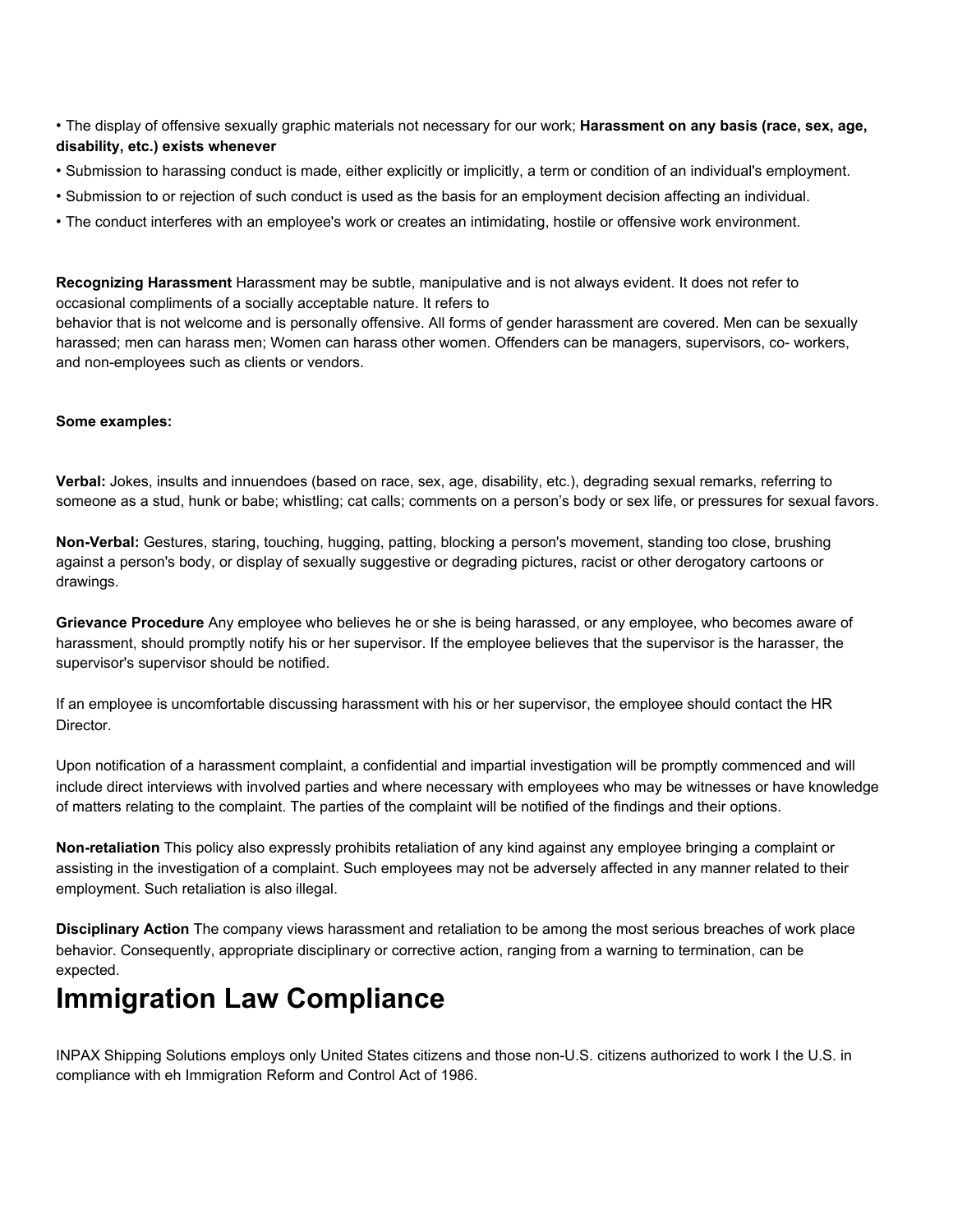Each new employee, as a condition of employment must complete the Employment Eligibility Verification Form, I-9 and present documentation establishing identify and employment eligibility. Former employees who are rehired must also complete the form if they have not completed an I-9 with INPAX Shipping Solutions within the past three years or if their previous I-9 is no longer retained or valid.

# **Smoke-Free Workplace Policy**

**Introduction** INPAX is committed to providing a safe and healthy workplace and to promoting the health and wellbeing of its employees. As required by [the city ordinance, if applicable] and also motivated by our desire to provide a healthy work environment for our employees, the following smoking policy has been adopted and shall apply to all employees.

To be in alignment with most major US cites – the average ordinance prohibits smoking, 25 feet of the entrance of establishments.

In 2014, *the Air Pollution and the Clean Air Act* [*Air Act*]was updated to include legislation to add e-cigarettes to their clean indoor air smoke free laws,prohibiting the use of e-cigarettes in areas where smoking combustible cigarettes is not allowed.

**Policy** It is the policy of INPAX Shipping Solutions to prohibit smoking on all company premises in order to provide and maintain a safe and healthy work environment for all employees. The law defines smoking as the "act of lighting, smoking or carrying a lighted or smoldering cigar, cigarette or pipe of any kind."

Employees are free to smoke in designated areas located outside of the building off Company (non-smoking areas include building entrances) during their non-working hours (i.e., before work and after work). INPAX Shipping Solutions does not condone "*smoke breaks*", in addition to regular breaks during normal working hours. Employees who violate this policy and/or disarm any Company fire protection equipment may be subject to disciplinary action, up to and including termination.

**Scope** The Smoke-Free Workplace policy applies to:

- All areas of buildings occupied by company employees
- All company-sponsored off-site conferences and meetings
- All vehicles owned or leased by the company
- All visitors (customers and vendors) to company premises
- All contractors and consultants and/or their employees working on company premises
- All temporary employees

**Statement of Understanding** Understand that any violation of this smoking policy will be subject to disciplinary action up to and including immediate discharge.

# **Standards of Code of Ethics & Conduct**

### **Build Trust and Credibility**

The success of our business is dependent on the trust and confidence we earn from

our employees and customers. We gain credibility by adhering to our

commitments, displaying honesty and integrity and reaching company goals solely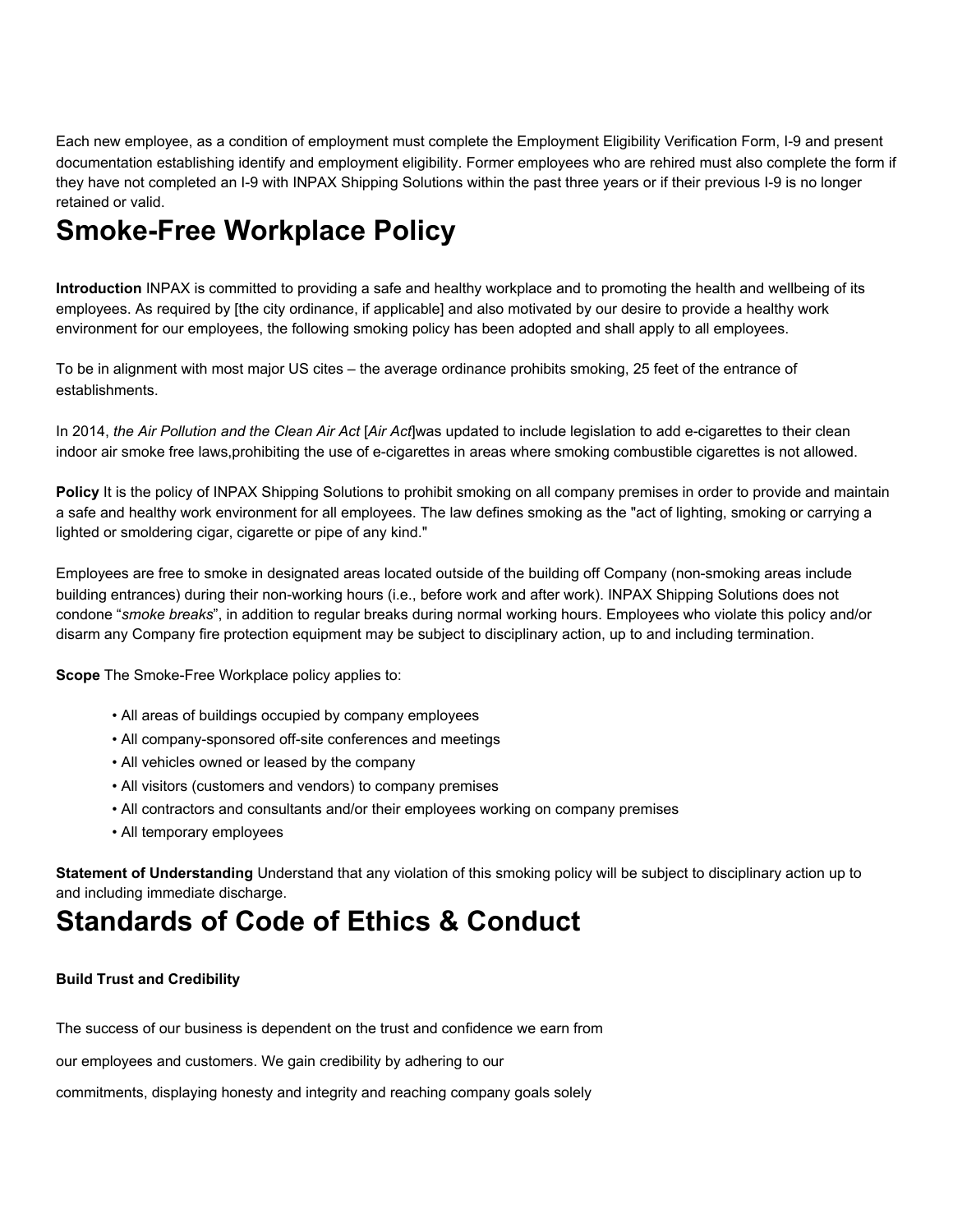through honorable conduct. It is easy to *say* what we must do, but the proof is in our *actions*. Ultimately, we will be judged on what we do.

When considering any action, it is wise to ask: will this build trust and credibility for INPAX Shipping Solutions. Will it help create a working environment in which INPAX Shipping Solutions can succeed over the long term? Is the commitment I am making one I can follow through with? The only way we will maximize trust and credibility is by answering "yes" to those questions and by working every day to build our trust and credibility.

#### **Respect for the Individual**

We all deserve to work in an environment where we are treated with dignity and respect. INPAX Shipping Solutions is committed to creating such an environment because it brings out the full potential in each of us, which, in turn, contributes directly to our business success. We cannot afford to let anyone's talents go to waste.

INPAX Shipping Solutions is an equal employment employer and is committed to providing a workplace that is free of discrimination of all types from abusive, offensive or harassing behavior. Any employee who feels harassed or discriminated against should report the incident to his or her supervisor or to Human Resources.

#### **Create a Culture of Open and Honest Communication**

At INPAX Shipping Solutions, everyone should feel comfortable to speak his or her mind, particularly with respect to ethics concerns. Supervisors have a responsibility to create an open and supportive environment where employees feel comfortable raising such questions. We all benefit tremendously when employees exercise their power to prevent mistakes or wrongdoing by asking the right questions at the right times.

INPAX Shipping Solutions will investigate all reported instances of questionable or unethical behavior. In every instance where improper behavior is found to have occurred, the company will take appropriate action. We will not tolerate retaliation against employees who raise genuine ethics concerns in good faith.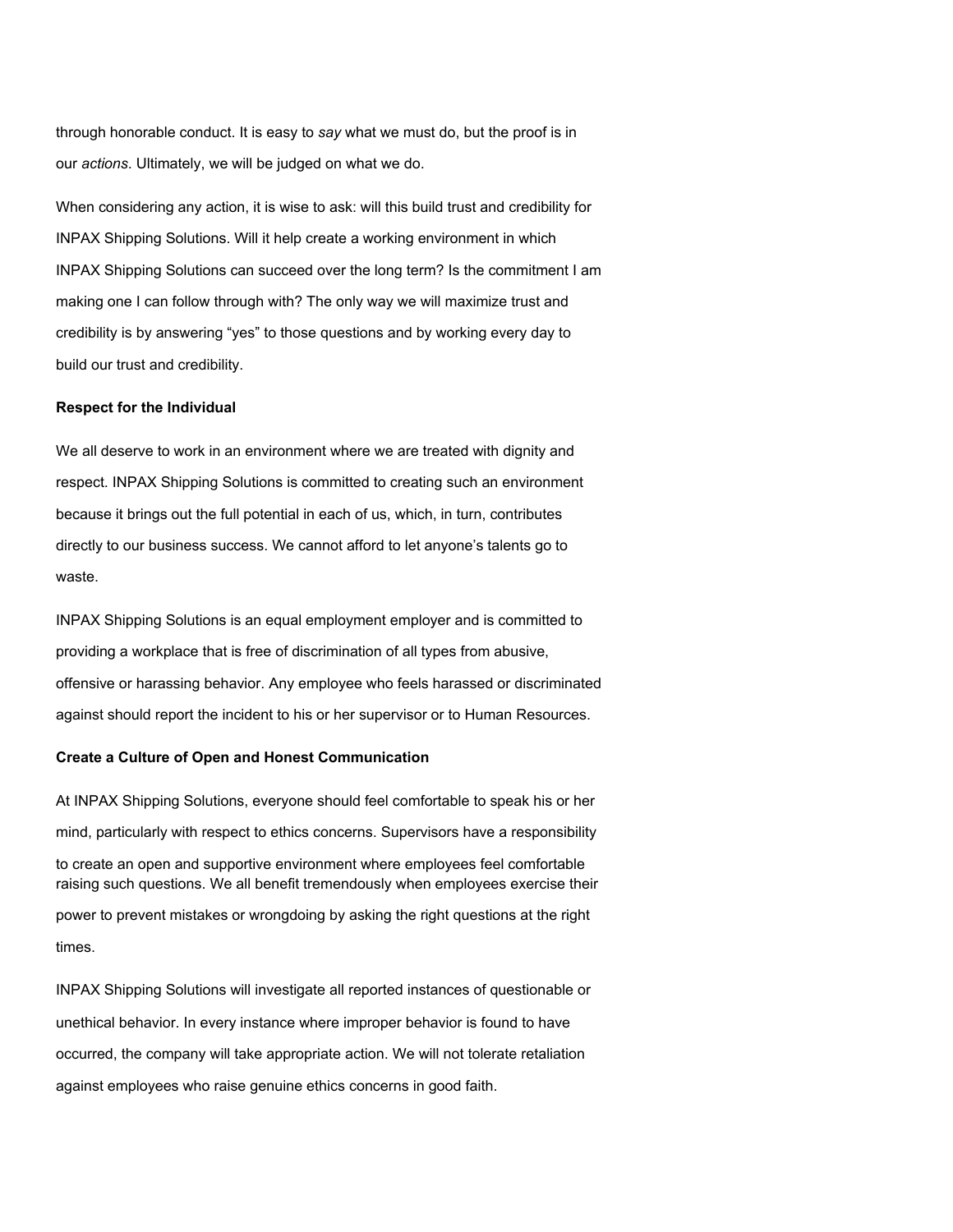For your information, INPAX Shipping Solutions' whistleblower policy is as follows:

Employees are encouraged, in the first instance, to address such issues with their supervisor's or Human Resources, as most problems can be resolved swiftly. If for any reason that is not possible or if an employee is not comfortable raising the issue with his or her supervisor or HR, INPAX Shipping Solutions' CEO/President does operate with an open-door policy.

#### **Set Tone at the Top**

Management has the added responsibility for demonstrating, through their actions, the importance of this Code. In any business, ethical behavior does not simply happen; it is the product of clear and direct communication of behavioral expectations, modeled from the top and demonstrated by example. Again, ultimately, our actions are what matters.

To make our Code work, managers must be responsible for promptly addressing ethical questions or concerns raised by employees and for taking the appropriate steps to deal with such issues. Management should not consider employees' ethics concerns as threats or challenges to their authority, but rather as another encouraged form of business communication. At INPAX Shipping Solutions, we want the ethics dialogue to become a natural part of daily work.

#### **Uphold the Law**

INPAX Shipping Solutions' commitment to integrity begins with complying with laws, rules and regulations where we do business. Further, each of us must have an understanding of the company policies, laws, rules and regulations that apply to our specific roles. If we are unsure of whether a contemplated action is permitted by law or INPAX Shipping Solutions policy, we should seek the advice from the resource expert. We are responsible for preventing violations of law and for speaking up if we see possible violations.

#### **Proprietary Information**

It is important that we respect the property rights of others. We will not acquire or seek to acquire improper means of a competitor's trade secrets or other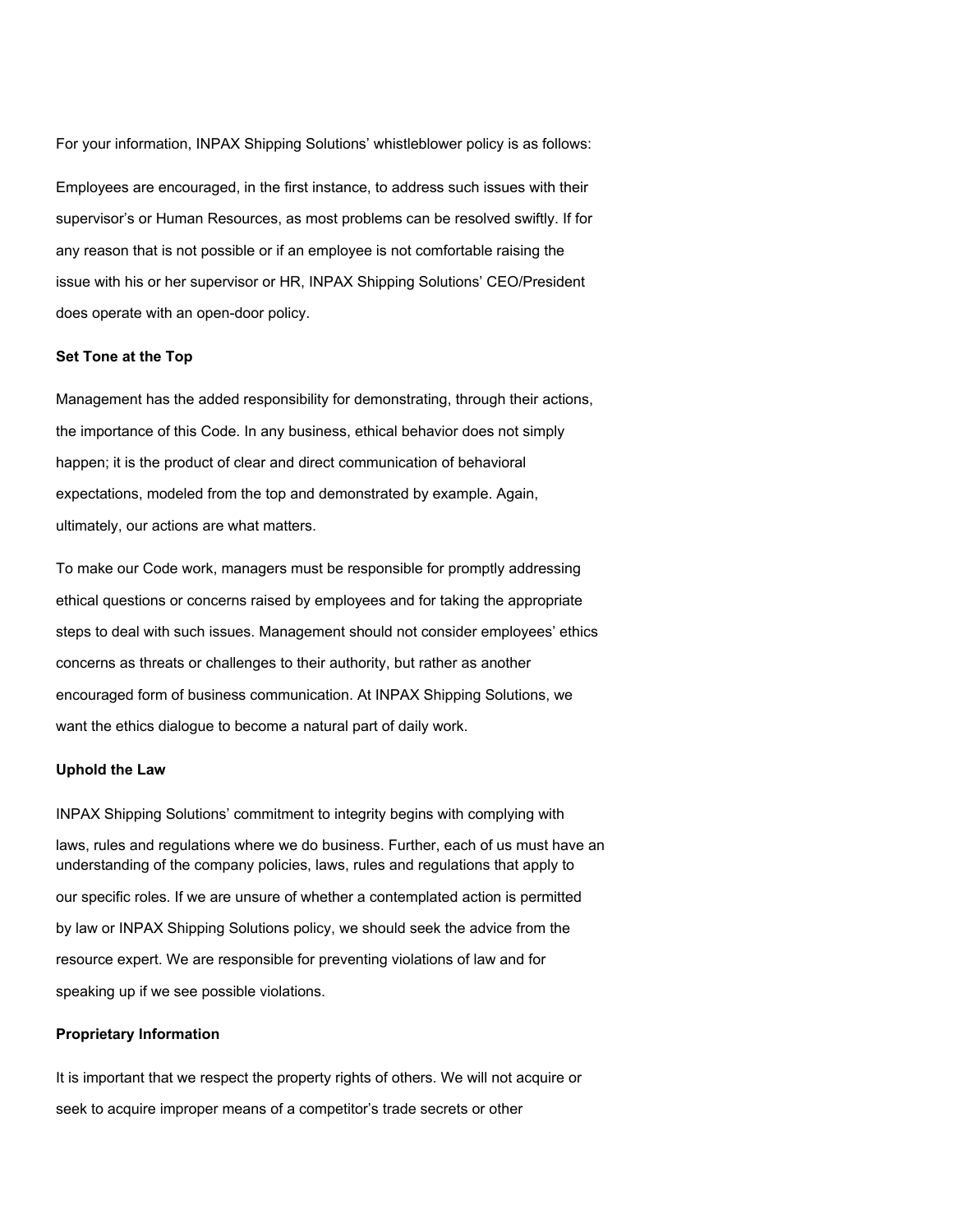proprietary or confidential information. We will not engage in unauthorized use, copying, distribution or alteration of software or other intellectual property.

#### **Selective Disclosure**

We will not selectively disclose (whether in one-on-one or small discussions, meetings, presentations, proposals or otherwise) any material nonpublic information with respect to INPAX Shipping Solutions, its securities, business operations, plans, financial condition, results of operations or any development plan. We should be particularly vigilant when making presentations or proposals to customers to ensure that our presentations do not contain material nonpublic information.

#### **Health and Safety**

INPAX Shipping Solutions is dedicated to maintaining a healthy environment. A safety manual has been designed to educate you on safety in the workplace. If you do not have a copy of this manual, please see your HR department.

#### **Avoid Conflicts of Interest**

#### **Conflicts of Interest**

We must avoid any relationship or activity that might impair, or even appear to impair, our ability to make objective and fair decisions when performing our jobs. At times, we may be faced with situations where the business actions we take on behalf of INPAX Shipping Solutions may conflict with our own personal or family interests. We owe a duty to INPAX Shipping Solutions to advance its legitimate interests when the opportunity to do so arises. We must never use INPAX Shipping Solutions property or information for personal gain or personally take for ourselves any opportunity that is discovered through our position with INPAX Shipping Solutions.

#### **Here are some other ways in which conflicts of interest could arise:**

1. Being employed (you or a close family member) by, or acting as a consultant to, a competitor or potential competitor, supplier or contractor, regardless of the nature of the employment, while you are employed with INPAX Shipping Solutions.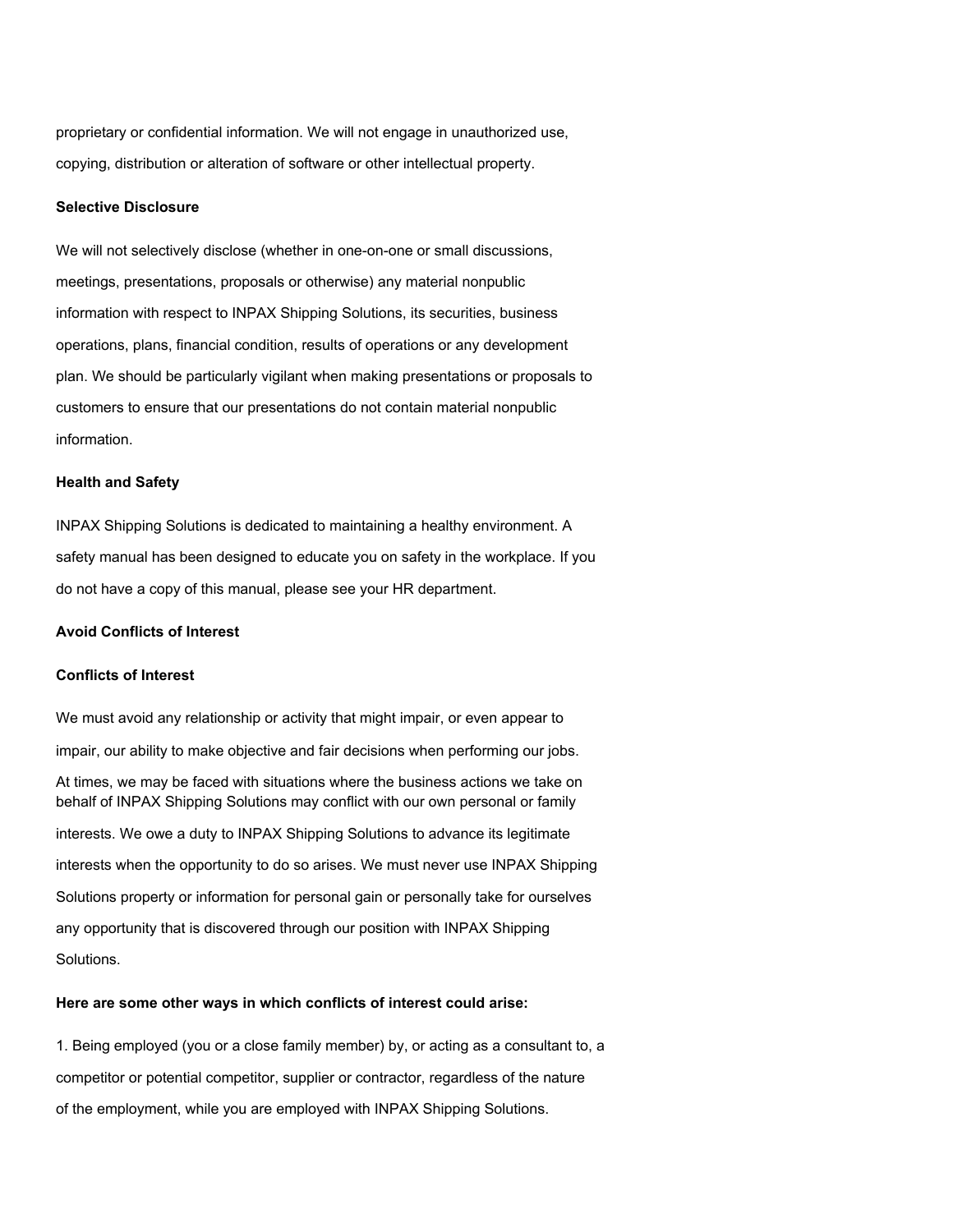2. Serving as a board member for an outside commercial company or organization.

3. Owning or having a substantial interest in a competitor, supplier or contractor.

4. Having a personal interest, financial interest or potential gain in any INPAX Shipping Solutions.

5. Placing company business with a firm owned or controlled by INPAX Shipping Solutions employee or his or her family.

6. Accepting gifts, discounts, favors or services from a customer/potential customer, competitor or supplier, unless equally available to all by INPAX Shipping Solutions employees.

Determining whether a conflict of interest exists is not always easy to do. Employees with a conflict of interest question should seek advice from management. Before engaging in any activity, transaction or relationship that might give rise to a conflict of interest, employees must seek review from their managers or the HR department.

#### **Gifts, Gratuities and Business Courtesies**

INPAX Shipping Solutions is committed to competing solely on a merit of our products and services. We should avoid any actions that create a perception that favorable treatment of outside entities by INPAX Shipping Solutions was sought, received or given in exchange for personal business courtesies. Business courtesies include gifts, gratuities, meals, refreshments, entertainment or other benefits from persons or companies with whom INPAX Shipping Solutions does or may do business. We will neither give nor accept business courtesies that constitute, or could reasonably be perceived as constituting, unfair business inducements that would violate law, regulation or polices of INPAX Shipping Solutions or customers, or would cause embarrassment or reflect negatively on INPAX Shipping Solutions' reputation.

#### **Accepting Business Courtesies**

Most business courtesies offered to us in the course of our employment are offered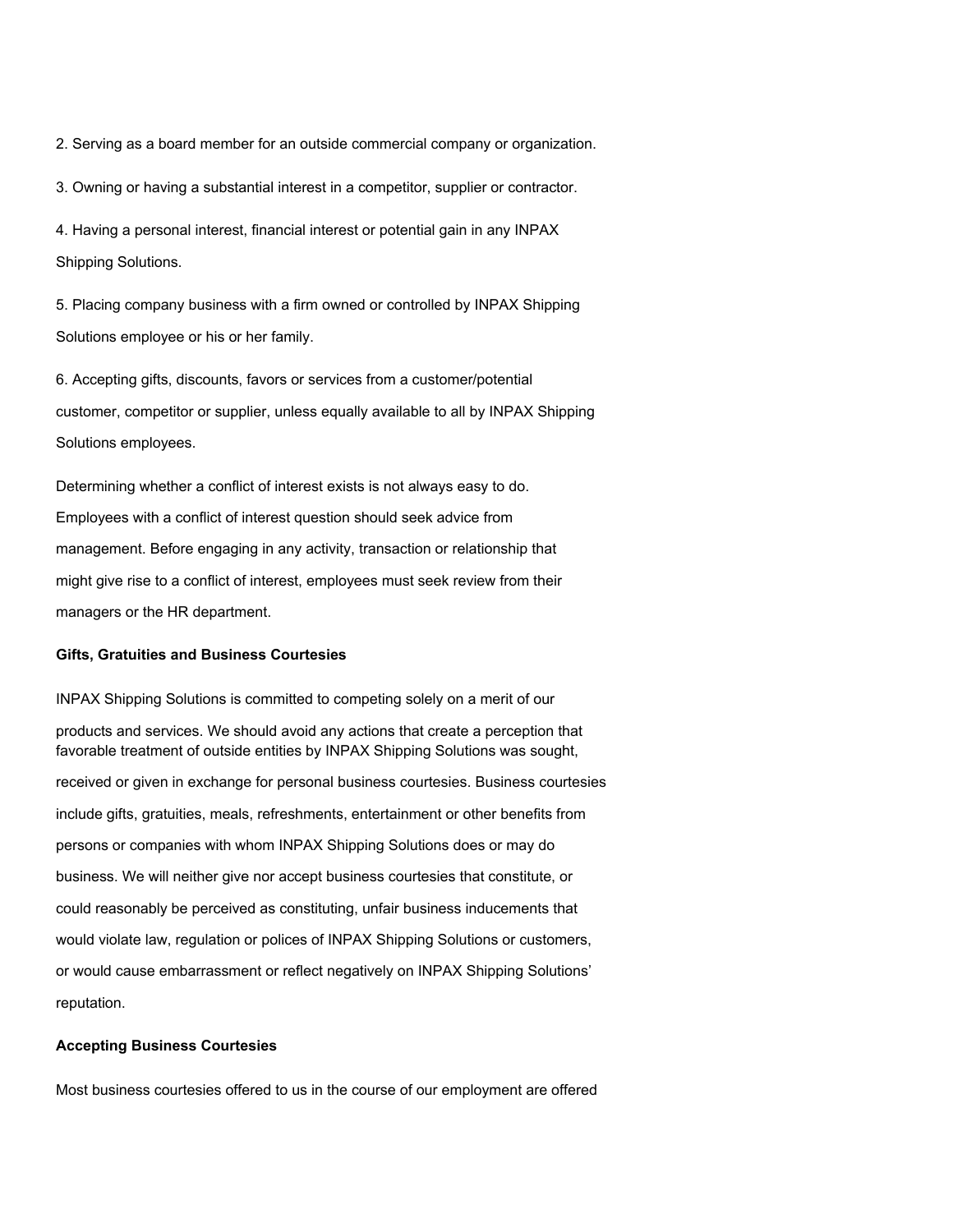because of our positions at INPAX Shipping Solutions. We should not feel any entitlement to accept and keep a business courtesy. Although we may not use our position at INPAX Shipping Solutions to obtain business courtesies, and we must never ask for them, we may accept unsolicited business courtesies that promote successful working relationships and good will with the firms that INPAX Shipping Solutions maintains or may establish a business relationship with.

Employees who award contracts or who can influence the allocation of business, who create specifications that result in the placement of business or who participate in negotiation of contracts must be particularly careful to avoid actions that create the appearance of favoritism or that may adversely affect the company's reputation for impartiality and fair dealing. The prudent course is to refuse a courtesy from a supplier when INPAX Shipping Solutions is involved in choosing or reconfirming a supplier or under circumstances that would create an impression that offering courtesies is the way to obtain INPAX Shipping Solutions business.

#### **Meals, Refreshments and Entertainment**

We may accept occasional meals, refreshments, entertainment and similar business courtesies that are shared with the person who has offered to pay for the meal or entertainment, provided that:

• They are not inappropriately lavish or excessive.

• The courtesies are not frequent and do not reflect a pattern of frequent acceptance of courtesies from the same person or entity.

• The courtesy does not create the appearance of an attempt to influence business decisions, such as accepting courtesies or entertainment from a supplier whose contract is expiring in the near future.

• The employee accepting the business courtesy would not feel uncomfortable discussing the courtesy with his or her manager or co-worker or having the courtesies known by the public.

#### **Gifts**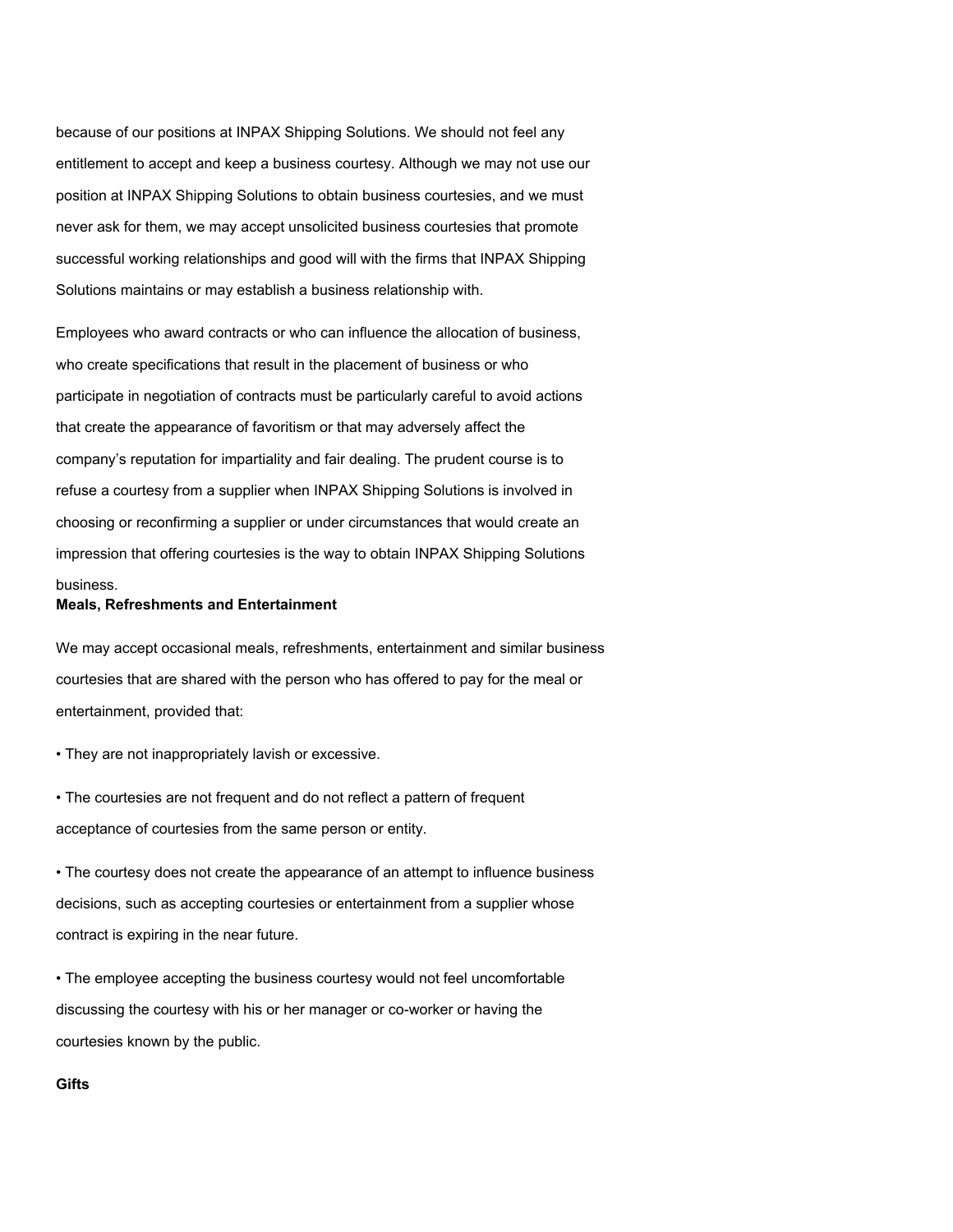Employees may accept unsolicited gifts, other than money, that conform to the reasonable ethical practices of the marketplace, including:

• Flowers, fruit baskets and other modest presents that commemorate a special occasion.

• Gifts of nominal value, such as calendars, pens, mugs, caps and t-shirts (or other novelty, advertising or promotional items).

Generally, employees may not accept compensation, honoraria or money of any amount from entities with whom INPAX Shipping Solutions does or may do business. Tangible gifts (including tickets to a sporting or entertainment event) that have a market value greater than \$100 may not be accepted unless approval is obtained from management. Employees with questions about accepting business courtesies should talk to their supervisors or the HR department.

#### **Offering Business Courtesies**

Any employee who offers a business courtesy must assure that it cannot reasonably be interpreted as an attempt to gain an unfair business advantage or otherwise reflect negatively upon INPAX Shipping Solutions. An employee may never use personal funds or resources to do something that cannot be done with INPAX Shipping Solutions resources. Accounting for business courtesies must be done in accordance with approved company procedures.

Other than to our customers, for whom special rules apply, we may provide nonmonetary gifts (i.e., company logo apparel or similar promotional items) to our customers. Further, management may approve other courtesies, including meals, refreshments or entertainment of reasonable value provided that:

• The practice does not violate any law or regulation or the standards of conduct of the recipient's organization.

• The business courtesy is consistent with industry practice, is infrequent in nature and is not lavish.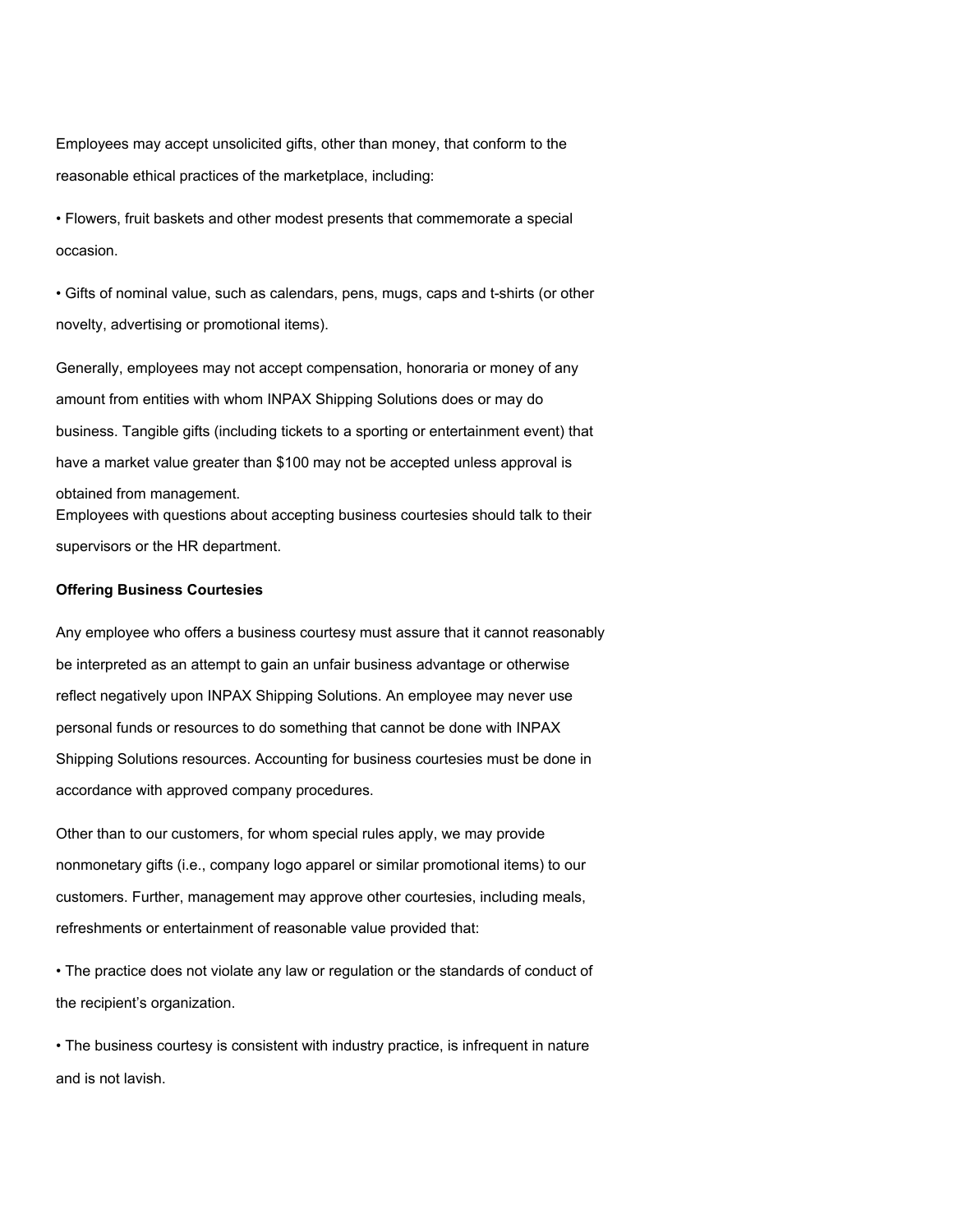• The business courtesy is properly reflected on the books and records of INPAX Shipping Solutions.

#### **Promote Substance Over Form**

At times, we are all faced with decisions we would rather not have to make and issues we would prefer to avoid. Sometimes, we hope that if we avoid confronting a problem, it will simply go away.

At INPAX Shipping Solutions we must have the courage to tackle the tough decisions and make difficult choices; secure in the knowledge that INPAX Shipping Solutions is committed to doing the right thing. At times this will mean doing more than simply what the law requires. Merely because we can pursue a course of action does not mean we *should* do so.

Although INPAX Shipping Solutions' guiding principles cannot address every issue or provide answers to every dilemma, they can define the spirit in which we intend to do business and should guide us in our daily conduct.

#### **Accountability**

Each of us is responsible for knowing and adhering to the values and standards set forth in this Code and for raising questions if we are uncertain about company policy. If we are concerned whether the standards are being met or are aware of violations of the Code, we must contact the HR department.

INPAX Shipping Solutions takes seriously the standards set forth in the Code, and violations are cause for disciplinary action up to and including termination of employment.

#### **Be Loyal**

#### **Confidential and Proprietary Information**

Integral to INPAX Shipping Solutions' business success is our protection of confidential company information, as well as nonpublic information entrusted to us by employees, customers and other business partners. Confidential and proprietary information includes such things as pricing and financial data, customer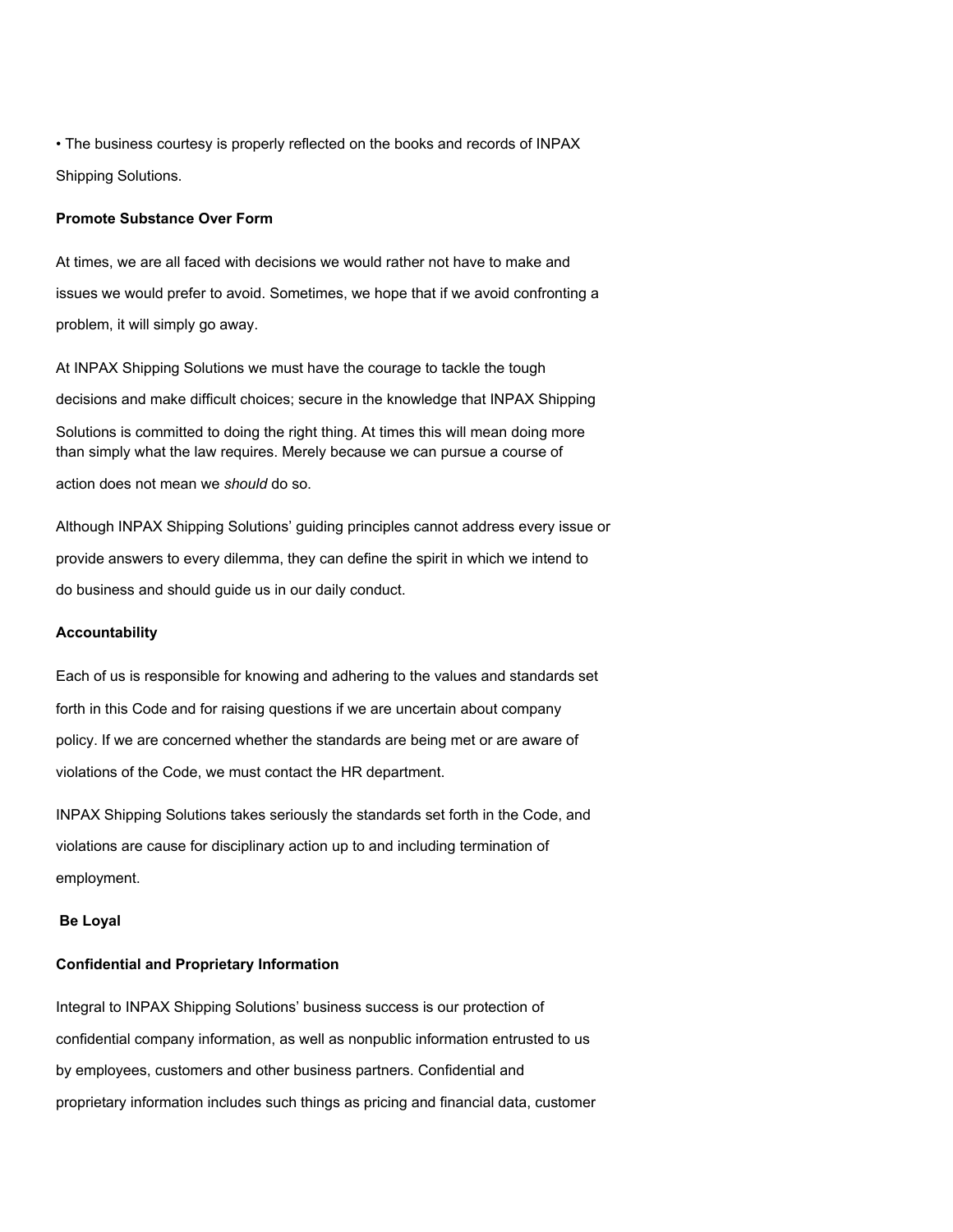names/addresses or nonpublic information about other companies, including current or potential supplier and vendors. We will not disclose confidential and nonpublic information without a valid business purpose and proper authorization.

### **Use of Company Resources**

Company resources, including time, material, equipment and information, are provided for company business use. Nonetheless, occasional personal use is permissible as long as it does not affect job performance or cause a disruption to the workplace.

Employees and those who represent INPAX Shipping Solutions are trusted to behave responsibly and use good judgment to conserve company resources. Supervisors are responsible for the resources assigned to their departments and are empowered to resolve issues concerning their proper use.

Generally, we will not use company equipment such as computers, copiers and fax machines in the conduct of an outside business or in support of any religious, political or other outside daily activity, except for company-requested support to nonprofit organizations. We will not solicit contributions nor distribute non-work related materials during work hours.

In order to protect the interests of the INPAX Shipping Solutions network and our fellow employees, INPAX Shipping Solutions reserves the right to monitor or review all data and information contained on an employee's company-issued computer or electronic device, the use of the Internet or INPAX Shipping Solutions' intranet. We will not tolerate the use of company resources to create, access, store, print, solicit or send any materials that are harassing, threatening, abusive, sexually explicit or otherwise offensive or inappropriate.

Questions about the proper use of company resources should be directed to your supervisor.

#### **Media Inquiries**

INPAX Shipping Solutions is a high-profile company in our community, and from time to time, employees may be approached by reporters and other members of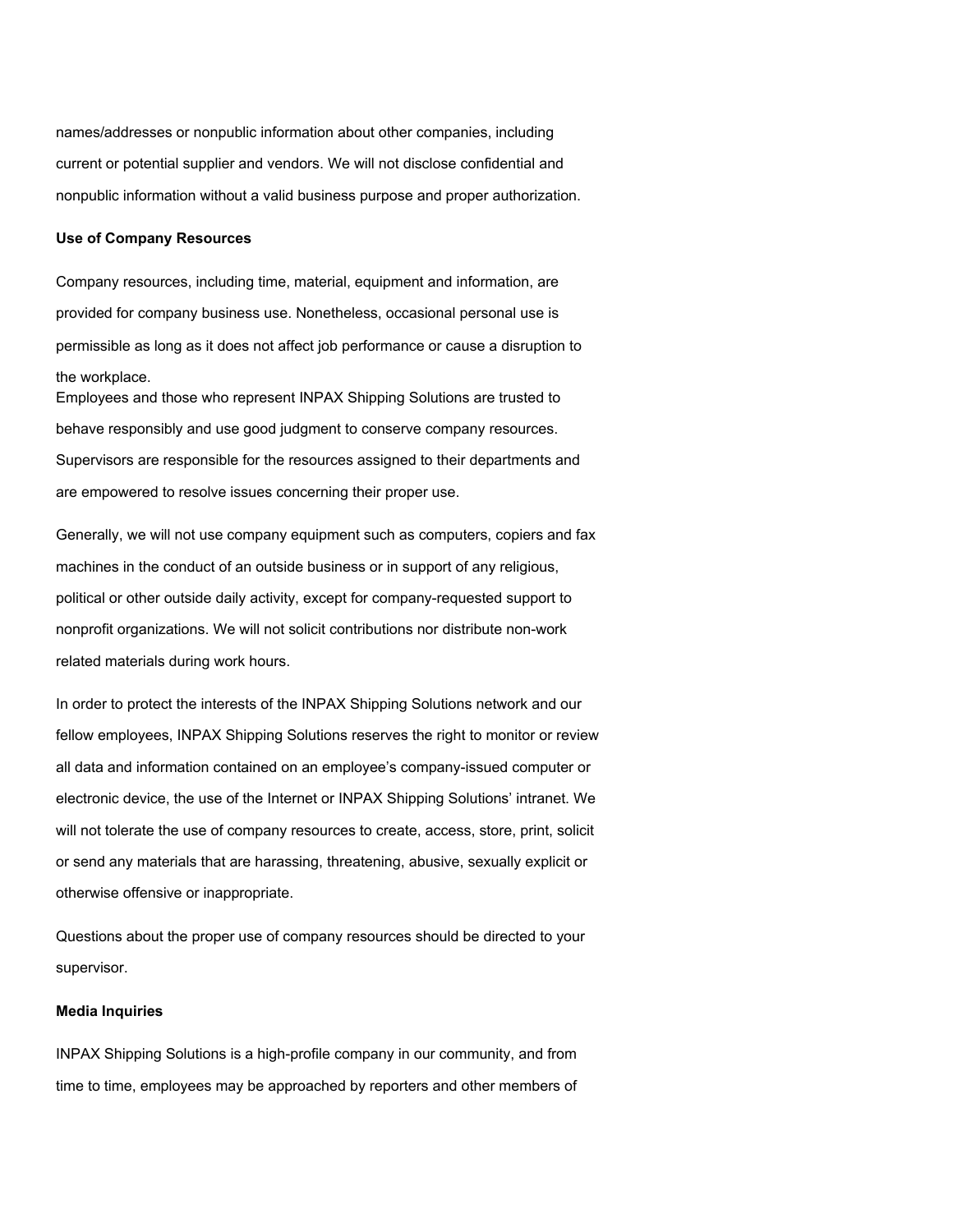the media. In order to ensure that we speak with one voice and provide accurate information about the company, we should direct all media inquiries to the human Resources. No one may issue a press release without first consulting with the HR.

#### **Do the Right Thing**

Several key questions can help identify situations that may be unethical,

inappropriate or illegal. Ask yourself: • Does what I am doing comply with the INPAX Shipping Solutions guiding

principles, Code of Conduct and company policies?

• Have I been asked to misrepresent information or deviate from normal

#### procedure?

- Would I feel comfortable describing my decision at a staff meeting?
- How would it look if it made the headlines?
- Am I being loyal to my family, my company and myself?
- What would I tell my child to do?

• Is this the right thing to do?

## **Substance Abuse**

INPAX Shipping Solutions wants to be the best in class, total shipping solution provider in the shipping/delivery industry, by pro-actively approaching our clients with solutions and services which will help them to achieve their business goals.

INPAX Shipping Solutions realizes that substance abuse impairs the health, the safety and the productivity of our employees. Substance abuse problems result in unsafe working conditions for all employees, sub-contractors and customers.

INPAX Shipping Solutions is fully committed to ensure a healthy, safe, and productive work environment which is free of substance abuse. Therefore INPAX Shipping Solutions has a ZERO Tolerance policy with respect to the use of illicit drugs or other controlled substances.

Substance abuse problems in the context of this policy statement are defined as the behaviors resulting from the misuse of alcohol, illicit drugs or other controlled substances which harm or have the potential to harm the person's actions, other people and the environment.

Working or reporting to work, conducting company business or being on premises or in a company-owned, leased or rented vehicle, while under the influence of an illicit drug, alcohol or in an impaired condition constitutes a violation of this Substance Abuse Policy. Consequently an employee will be faced with disciplinary actions, including immediate termination.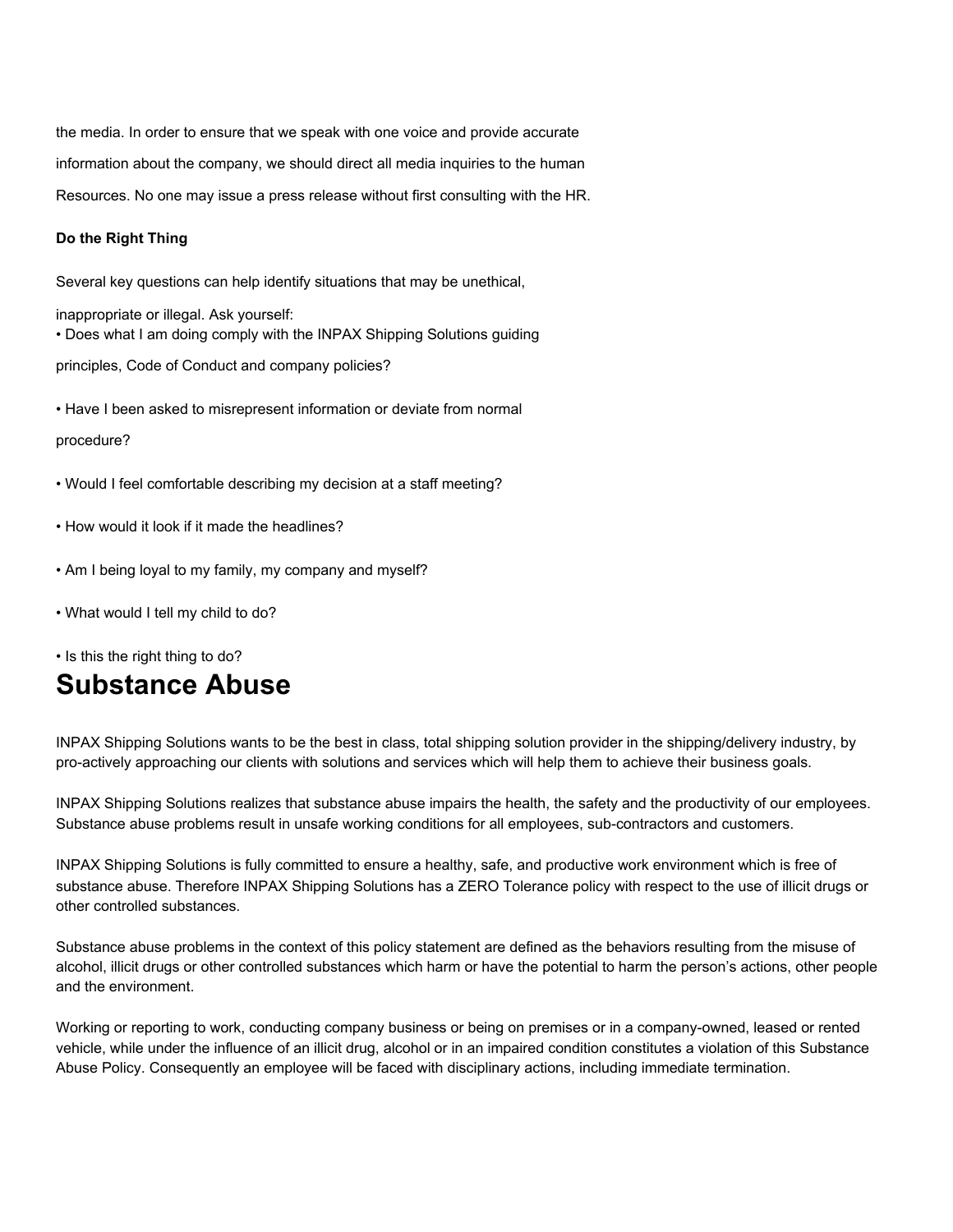Using, selling, purchasing, transferring, possessing, manufacturing, or storing an illicit drug or drug paraphernalia, or attempting or assisting another to do so, while in the course of employment on premises, in owned, leased, or rented vehicles, or on business assets constitutes a violation of the INPAX Shipping Solutions Substance Abuse Policy and may subject an employee to disciplinary action including immediate termination.

The use by individuals of prescription drugs which are being used in the manner prescribed and is reported to Management is allowed as long it does not affect the individual's health, safety and productivity. All employees should be aware that traces of unauthorized drug use can still be detected after a period longer then the mentally or physically notice of the substance.

All employees must report substance abuse to his/her supervisor immediately.

Supervisors are entitled to:

- Conduct Random Drug& Alcohol tests or conduct tests when there is reason for suspicion.
- Immediately remove a person from the vehicle or work sites if they have reasonable suspicion that the person is under the influence of alcohol, illicit drugs or other substances.
- Inform the Employer about the action taken towards the person mentioned above.
- All employees are expected to recognize that problems related to alcohol and drug use or dependencies are not an excuse for poor or unsafe performance.

So that there is no question about what these rules signify, please note the following definitions;

- **Company property**: All Company owned or leased property used by employees.
- **Controlled substance of abuse**: Any substance listed in Schedules I-V of Section 202 of the Controlled Substance Act, as amended.
- **Drug**: Any chemical substance that produces physical, mental, emotional, or behavioral change in the user.
- **Drug paraphernalia**: Equipment, a product, or material that is used or intended for use in concealing an illegal drug, or otherwise introducing into the human body an illegal drug or controlled substance.

INPAX Shipping Solutions recognizes that dependency on alcohol and/ or drugs can be successfully treated and encourages employees with substance dependencies to assume ownership of gaining control over their dependency.

Employees seeking advice in respect to a (emerging) substance dependency or alcohol or drug problem will be treated with respect and such information will be treated in confidence.

# **Social Media – Acceptable Use**

Below are guidelines for social media use.

Employees may not post financial, confidential, sensitive or proprietary information about the company, clients, employees or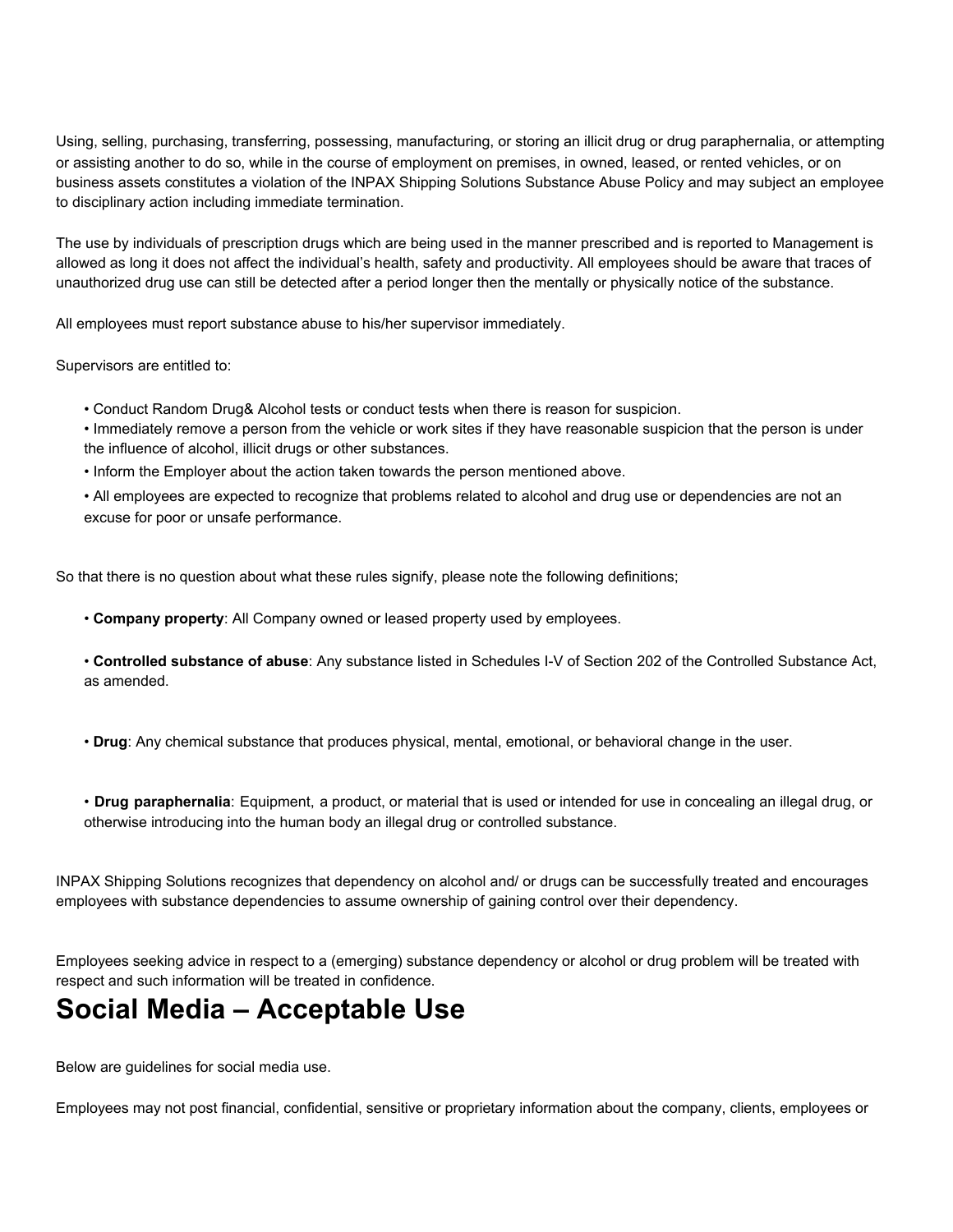applicants.

Employees may not post obscenities, slurs or personal attacks that can damage the reputation of the company, clients, employees or applicants.

When posting on social media sites, employees must use the following disclaimer when discussing job-related matters, *"The* opinions expressed on this site are my own and do not necessarily represent the views of INPAX Shipping Solutions."

INPAX Shipping Solutions may monitor content out on the Internet. Policy violations may result in discipline up to and including termination of employment.

# **Telephone Use**

INPAX Shipping Solutions business telephones are intended or the use of servicing our customers and in conducting the Company's business.

Personal cell phone usage during business hours is discouraged expect for extreme emergencies. All personal telephone calls should be kept brief to avoid congestion on the telephone line.

To respect the rights of all employees and avoid miscommunication in the office, employees must inform family members and friends to limit personal telephone calls during working hours. If an employee is found to be deviating from the I policy, he/she may be subject to disciplinary action.

# **Workplace Safety Policy**

INPAX Shipping Solutions takes seriously the responsibility of providing a safe work environment. It is the responsibility of every employee and leader to adhere to corporate safety and security guidelines. In addition, the Company is committed to being prepared to respond to any critical incident that may threaten the safety of employees. A 'critical incident' is defined as an incident of major impact to the INPAX Shipping workforce that could result in employee injuries or fatalities and/or major impact to the workplace, including considerable damage to facilities or systems.

The source of a critical incident may be: an angry customer, escalated workplace violence, facility accident, natural disaster, system virus, terrorist attack, or many others. In order to more effectively provide a safe work environment, each INPAX Shipping location is required to have a team who will maintain a detailed plan to help minimize harm to employees or property in the event of a critical incident.

INPAX Shipping Solutions provides information to employees about workplace safety and health issues through regular internal communication such as:

- Training sessions
- Team meetings
- Bulletin board postings
- Memorandums
- Other written communication